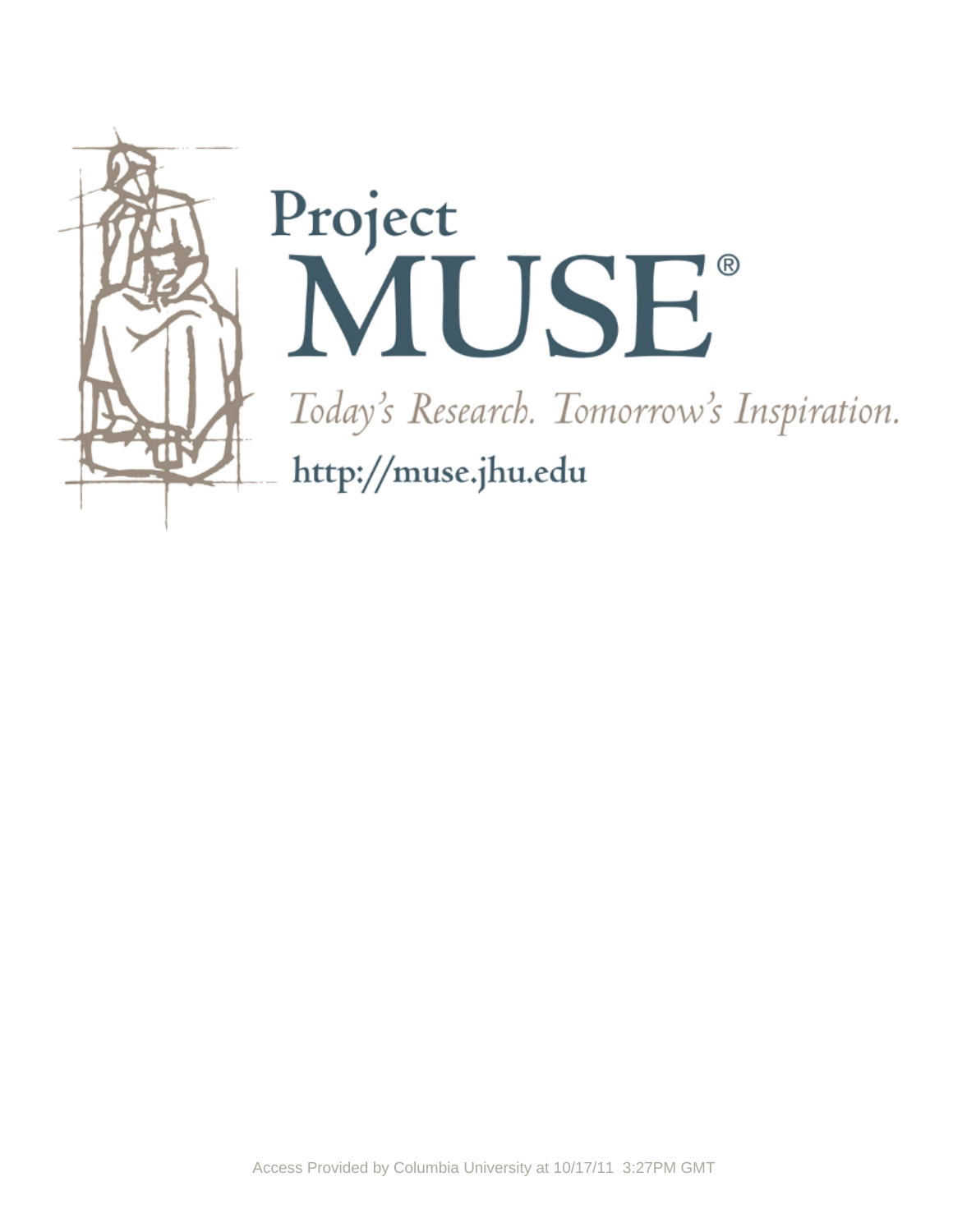# **Eyewitness Accounts and Political Claims: Transnational Responses to the 2009 Postelection Protests in Iran**

# Janet A. Alexanian

ollowing the June 2009 Iranian presidential election, images of mass protests throughout Iran flooded Western news media. Unlike the prevailing images that have represented Iran in the mainstream press over the past three decades, images of the 2009 demonstrations showed political dissension within the country; these images disrupted the familiar ones of masses of chador-clad women and angry men chanting "Death to America." Black was replaced with a sea of green, and scenes of violence and police brutality were foregrounded. The use of social media became central to the emerging narrative about the potential for revolution or social change.

The growing ability of Iranians to videotape, photograph, and circulate images and events to a global audience through social media was made even more powerful by the near complete dependence of Western news agencies on such sources for information. In turn, Iranians in the United States have used these images—most important, the shooting of Neda Agha-Soltan—as a rallying point to gather support for Iranian protesters and agitate for political change in Iran. During this time of increased geopolitical tension, Iran offers a critical site to examine the escalating battles between governments attempting to control media images and individuals attempting to disrupt that control. This article examines how such battles call into question the relationship between mass media and national identity and what this presages for the future of political action in the digital age.

In an examination of the differential uses of social media by protesters within Iran and Iranians outside Iran, the contradictory nature of digital media—as both evidentiary (because of its unmediated truth value) and indeterminate (because it is open to transformation and uncontrollable circulation)—becomes evident. This article analyzes the representation of social media as a form of "eyewitness account" and its related claims to truth. I examine how variously situated actors negotiate, navigate, and use these specific properties for political purposes. While protesters in Iran have mobilized transnational social media to organize politically in a context of strict government control of public places and media, Iranians in the diaspora have used social media to disrupt hegemonic narratives about Iran and articulate Iranian identities.

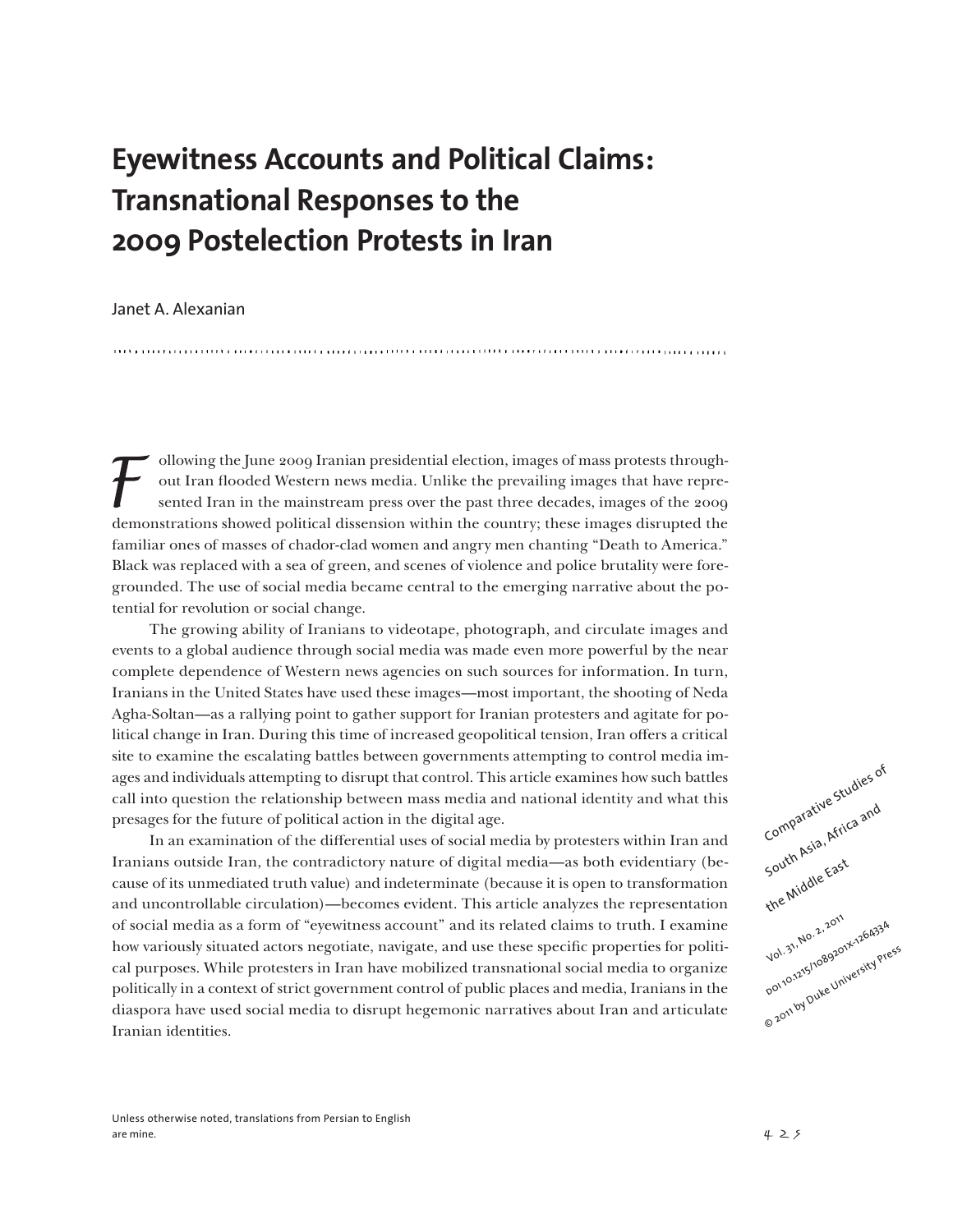### **The 2009 Postelection Protests**

The 2009 election was a media affair well before the outbreak of the protests. For the first time in Iranian history, televised debates between candidates were broadcast, and social media sites served as platforms for campaigning. Foreign reporters were covering Iran's first televised and highly mediated elections for weeks before the protests, and Iranian state media celebrated the state's transparent and participatory democratic political process.

On 12 June 2009, Iran's Interior Ministry announced that President Mahmoud Ahmadinejad was reelected with two-thirds of the vote. In response, masses of people converged (without a legal permit to do so) on Tehran's main squares to protest the result, accusing the government of rigging the election.1 The protests spread to other large cities throughout Iran. Although dismissed by both Ahmadinejad and Ayatollah Sayyed Ali Khamenei (Iran's supreme leader), the demonstrations continued and, on some days, escalated into riots and police clashes. Images and signs of opposition candidates were visible, especially the green colors most demonstrators wore to signify support of Mir Hossein Mousavi, who used the color as the signature emblem for his presidential campaign.2 Mousavi participated in and spoke at many of the rallies and, along with other opposition candidates, formally demanded a recount of the votes.3

International media already had a significant presence in Iran during the run-up to the election and immediately began covering the story in up-to-the-minute news reports, blogs, and broadcasts.4 Television reporters interviewed Iranians "on the ground" and emphasized the massive size and peaceful nature of the protests.

Iranian state media initially ignored news of the demonstrations, focusing instead on the huge voter turnout and what it deemed "healthy democracy" in Iran. Ahmadinejad's state address, which was televised on 13 June 2009, applauded the fact that 84 percent of eligible voters participated, describing this turnout as a "major blow to the oppressive world system and the psychological war launched by the enemy."5 He blamed "Western-led media hype" for the civil unrest, stating: "This is a great victory at a time and condition when the entire material, political, and propaganda facilities outside Iran were totally mobilized against the people and the heaviest pressure and psychological warfare organized against the people of Iran."6

The theme of Western media provoking the demonstrations was reiterated by Khamenei, who warned Iranians of the "behind-thescenes moves by the enemy meant to spark riots in the streets" and called on opposition leaders to promote "unity and brotherhood."7 Unity was the theme of both Ahmadinejad's and Khamenei's speeches and sermons as they cast an authentic, democratic, and social justice–oriented Iran against oppressive and imperialist Western countries that sought its downfall. This familiar theme was also emphasized in state news stories and Iranian state satellite television about the protests in support of Ahmadinejad—protests that were described as "anti-West" and "unity" rallies.8 The increasing number of beaten and killed pro-Mousavi protesters was attributed to "unidentified gunmen" and hooligans; any responsibility on the part of the *basij* (described as "hard-line volunteer paramilitaries" on most news programs) was denied. In the Press TV news story "Several Killed at Pro-Mousavi Rally," for instance, victims were described as "attack-

1. Maidan-e Azadi (Freedom Square) was the main site for these protests in Tehran. It was also a main site of demonstrations during the Iranian revolution (1979–80).

2. Mousavi, the reformist candidate and the runner-up in the election, had served as Iran's prime minister (1981–89) during most of the Iran-Iraq war (1980–88).

3. In the months following the June election, the opposition movement was often called the Green Movement, and green became a symbol used in protests both in Iran and around the world to signify support for the demonstrators and their demands.

4. In a statement by Iran's Foreign Ministry, the large presence of international reporters in Iran was "a sign of the total transparency in the trends of the elections and the effective performance of the system of religious democracy." Quoted in "Iran: Foreign Media Supporting 'Hooligans,'" CNN.com, 17 June 2009, www.cnn.com/2009/WORLD/meast/06/17 /iran.journalists.

5. "President Joins Sea of Celebrations: Election a Blow to World Oppressors," *Keyhan International*, 15 June 2009, www.kayhanintl.com/.

7. "Leader Tells Mousavi to Pursue Protest Calmly, through Legal Channels," *Tehran Times*, 16 June 2009, www.tehrantimes.com/index\_View.asp?code= 196811.

8. "In Tehran, Anti-West Protests Erupt Too," Press TV, 15 June 2009, www.presstv.ir/; "Ahmadinejad Supporters Hold Unity Rally," Press TV, 16 June 2009, www .presstv.ir/.

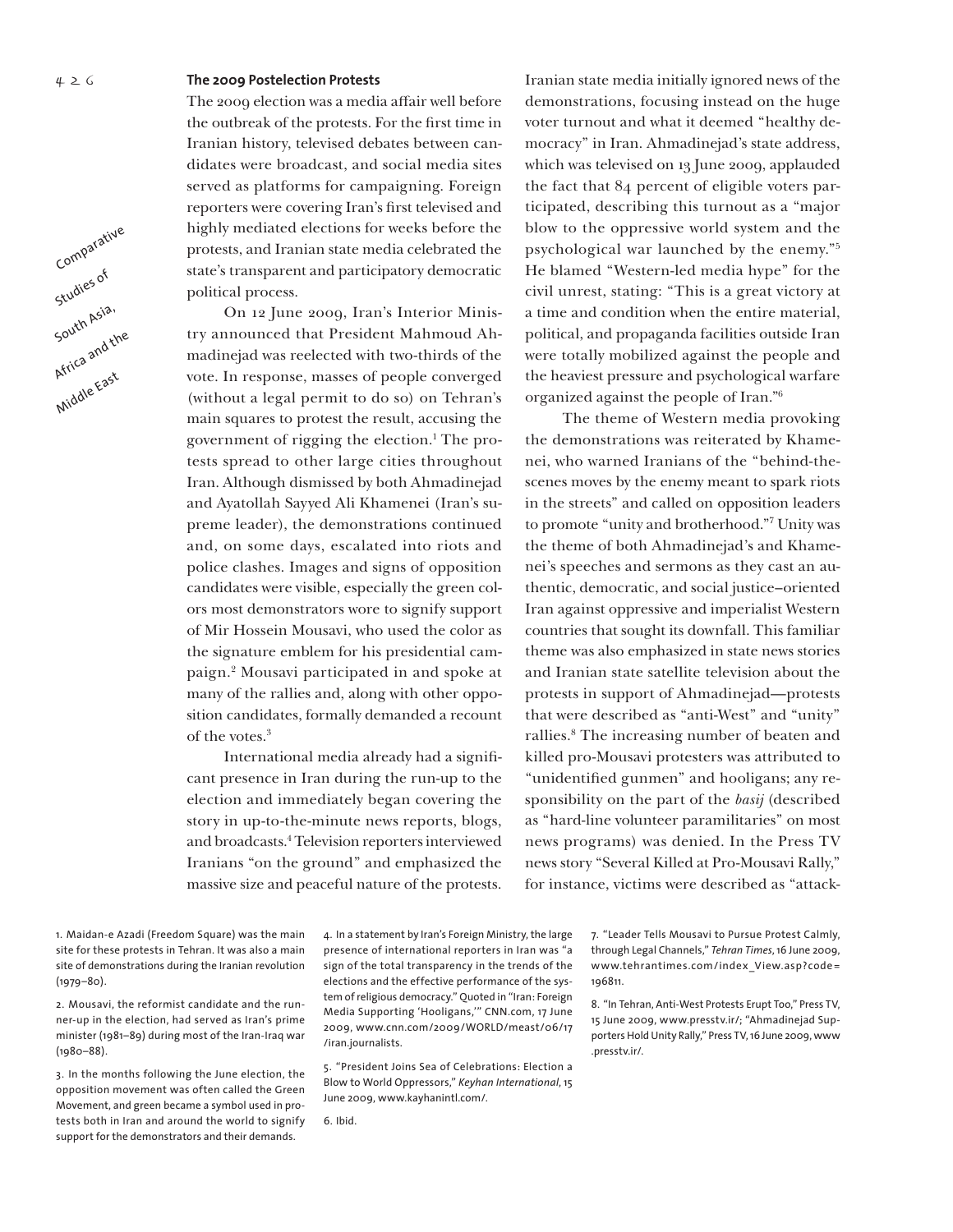ers": "After the demonstrations were over, the attackers reportedly were trying to loot weapons and vandalize public properties when they were shot by unidentified gunmen."9 Following the growing violence in Iran, Western news coverage increasingly focused on the *basij*, reporting shootings and arrests, as well as international reactions to this violence. In an official statement about the situation, President Barack Obama said that "people's voices should be heard and not suppressed," and many expatriate Iranians interviewed in the mainstream media described the protests as attempts to overthrow the Islamic Republic.10 Reza Pahlavi, the son of the last shah (Mohammad Reza Pahlavi, deposed in 1979), said in an interview: "The younger generation has had it. They are risking their lives in the streets of Iran to demonstrate to the regime that they are not going to take it anymore."11 A similar sentiment was voiced by Azar Nafisi, who was regularly interviewed on international news. She stated that "[the protest movement] is great because it disproves the myth that Iranian people want the extreme laws imposed on them by the Islamic Regime," and she dismissed the Ahmadinejad supporters' claims to democracy.12

This public and mediated nature of the election events came to a halt following the increased international media focus on the state's violent suppression of the protests. The Iranian state attempted to control the global circulation of images from within the country by banning all foreign reporters from Iran. On 17 June 2009, the Iranian Foreign Ministry accused international journalists of being "mouthpieces of hooligans"—hooligans being countries that "support illegal gatherings" and "target the radiant face of the Islamic Republic."13 By 18 June most foreign press credentials were revoked and Iranians citizens were threatened with new restrictions related to using online media to report events or communicate with one another.<sup>14</sup>

This move did not, however, end global coverage of the violence within Iran. Rather, it highlighted the role of cell phone camera footage, digital cameras, and social media in circulating images from Iran to the world.

Most news stations and papers began to rely heavily on "social media" from Iran to "get the story." For example, CNN constantly referred in television broadcasts to its "iReport" section where it posted "amateur" video from Iran. In a news broadcast on CNN International, analyst Errol Barnett reported:

> We are also getting iReports from people on the ground, and what we're hearing from iReporters in Iran is, number one, they don't want to be identified by name—they're afraid of what government forces might do, so they're giving us pseudonyms to use for them. Number two, they are saying that in some instances, Twitter is being blocked, Facebook is being blocked, but they're finding that iReport is not being blocked. So we want to encourage anyone in Iran at a pro-Ahmadinejad rally or a pro-Mousavi rally—show us your eyewitness accounts because we cannot actually report from the ground; so this could be an important tool so we could see the story as it unfolds.<sup>15</sup>

The *New York Times*, Guardian Online, *Los Angeles Times*, and CNN regularly provided information that allowed users in Iran to upload video or updates on the situation. These sites, and the news programs themselves, relied on digital media to track events in Iran, and many news shows included segments where the anchor would explain images being shown on YouTube on a monitor. In a news story on CNN's Web site, iReport videos were used to describe the situation in Iran:

> Another image on CNN's iReport site shows the body of a man who has suffered a huge gash to his side. The man was 25, the description said, and was martyred because of his belief in

12. "For me, elections in a country such as Iran don't have the same meaning in countries such as the U.S. . . . a sizeable number of people [in Iran] can't even vote and they will vote for Ahmadinejad." Azar Nafisi, interview by Kathleen McCaul, "Iranian Writer on Poll Results," Aljazeera.net, 14 June 2009, english.aljazeera.net/news/middle east/2009/06/2009613181040285185.

13. "Iran: Foreign Media Supporting 'Hooligans.'"

14. Brian Stelter and Mark Landler, "Washington Taps into a Potent New Force in Diplomacy," *New York Times*,16 June 2009, www.nytimes.com/2009/06/17/ world/middleeast/17media.html.

15. Errol Barnett, "Avoiding Iran's Web Block," CNN Breaking News, 16 June 2009, edition.cnn.com/ video/data/2.0/video/world/2009/06/16/barnett .iran.web.blocks.cnn.html.

Eyewitness Accounts and Political Claims:

Eyewitness Accounts and Political Claims:

Janet A. Alexanian

<sup>9.</sup> "Several Killed near Pro-Mousavi Rally," Press TV, 16 June 2009, www.presstv.ir/.

<sup>10.</sup> "Obama Says Iran Should Not Suppress People's Voices," Reuters, 16 June 2009, www.reuters.com/ article/topNews/idUSTRE55F4TK20090616.

<sup>11.</sup> Will Dunham, "Shah's Son Sees Iran Protests as Threat to Regime," Reuters India, 17 June 2009, in .reuters.com/article/worldNews/idINIndia-403824 20090616.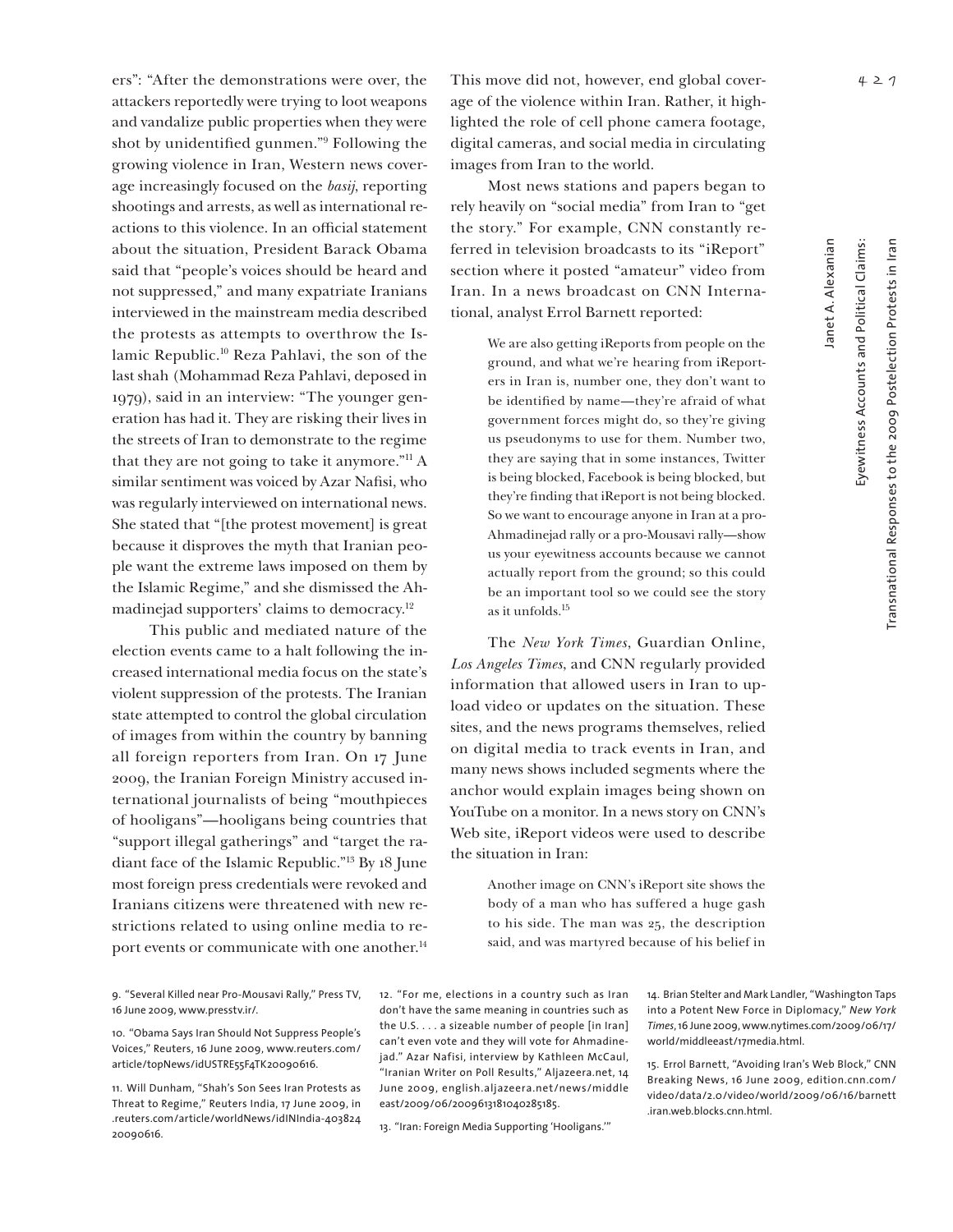

freedom. In yet another video, posted without a description, a screaming crowd surrounds a man's body. CNN is not identifying iReporters who post content from inside Iran. [ . . . ] One iReporter noted that Mousavi supporters are still able to organize rallies through person-toperson contact. Many Internet sites are blocked, and cell phones lack service in some areas, the person said.<sup>16</sup>

Many Western news reports also questioned the digital media being used to "show the world" what was taking place in Iran. For example, reporters and mainstream news Web sites were careful not to make conclusive statements about the images they posted or confirm where and when the events videotaped took place. In some cases, the "truth" of the reports was itself in question because of the fact that digital media images could easily be manipulated. For example, a photograph of an Ahmadinejad rally circulated online until it was concluded on the Daily Kos (via a Twitter feed) that it was "Photoshopped" (i.e., manipulated to appear larger).<sup>17</sup> In the months following the election, Internet users offered their own evidence through eyewitness accounts and photographs to discredit globally circulated images, statements, and videos coming out of Iran.<sup>18</sup> For example, readers of the *New York Times*' Lede blog wrote that information posted by the National Iranian-American Council (NIAC) on their blog about Ali Reza Tosali, a young boy who had died recently, was incorrect. The NIAC posted a photograph of the boy and stated that he was killed at the demonstrations on 30 July 2009. In response, Lede blog readers posted a photograph of a death announcement posted on the boy's home in Tehran that stated 30 June 2009 as the

16. "Witnesses Describe Violence in Iran as Protesters Stand Firm," CNN.com, 17 June 2009, www .cnn.com/2009/WORLD/meast/06/17/iran.eye witnesses/index.html.

17. A similar situation resulted from the circulation of a scanned letter from the Interior Ministry that confirmed Mousavi's presidential victory. The letter was presented as proof that the election was rigged. See Tucker Reals, "Does Letter Prove Iran Election Fraud?" CBS News, 18 June 2009, www.cbs news.com/blogs/2009/06/18/world/worldwatch/ entry5095195.shtml.

18. For example, Press TV, the Islamic Republic's international English news program broadcast via satellite television, reported that no protests took place at Ahmadinejad's inauguration and quoted the deputy police chief of Iran as saying, "Despite the propaganda by satellite television channels and foreign media . . . no illegal protests took place." "Ahmadinejad Sworn in As Police 'Block' Protesters," Press TV, 5 August 2009, edition.presstv.ir/detail /102614.html. In response to this report, YouTube videos were posted showing such protests, and news reports from Reuters and the *New York Times* cited "witnesses in Tehran" who described protests outside Iran's Parliament during the inauguration. Parisa Hafezi and Zahra Hosseinian, "Protests as Ahmadinejad Sworn in as President," Reuters, 5 August 2009,

day of his funeral wake. Such instances of confirming and discrediting information transnationally through the use of digital images point to the simultaneous "truth value" and indeterminacy of digital media.

One of the most tragic and vivid images that came out of Iran shortly after the media ban was cell phone camera footage of a young woman who was shot to death in the middle of a protest. Within hours, the video went viral and was broadcast on major news networks around the world. In less than a day, the woman's identity was revealed, and her name, Neda, which means "voice" in Persian, was interpreted by Western media as a symbol for the violent suppression of Iran's real (i.e., the opposition's) voice.19

The global circulation of and response to this video reveals the contested terrain of transnational images of Iran. In response to the video, Obama emphasized the inability of the Iranian state to suppress such images: "In 2009, no iron fist is strong enough to shut off the world from bearing witness to the peaceful pursuit of justice."20 The global omnipresence of the image of Agha-Soltan's death forced the Iranian state to respond—initially, by denying the event. State television broadcast an interview with an Iranian family who claimed that Agha-Soltan was their daughter and that she was alive and well, studying abroad in Canada. On a global scale, the Iranian government broadcast an English-language documentary on satellite television that claimed that forensic evidence from the scene of Agha-Soltan's death contradicts the theory that she was shot. Finally, in an interview with Wolf Blitzer on CNN, the Iranian ambassador to Mexico suggested that

> www.reuters.com/article/2009/08/05/us-iran -idUSTRE5735QE20090805.

19. Since then, Neda Agha-Soltan's image has reappeared as a symbol in protests around the world, and demonstrations were organized around dates commemorating her death (e.g., the Shiite tradition of commemorating a death on the fortieth day). See Abbas Milani, "Neda Agha-Sultan and Iran's Opposition," *New Republic*, 21 July 2009, www.tnr.com /blog/the-plank/neda-agha-sultan-and-iranrsquos -opposition.

20. Philip Webster and Tom Baldwin, "Barack Obama Strikes Out as Tehran Tightens its 'Iron Fist,'" *Times* online (London), 24 June 2009, www.timesonline.co.uk/ tol/news/world/middle\_east/article6564895.ece.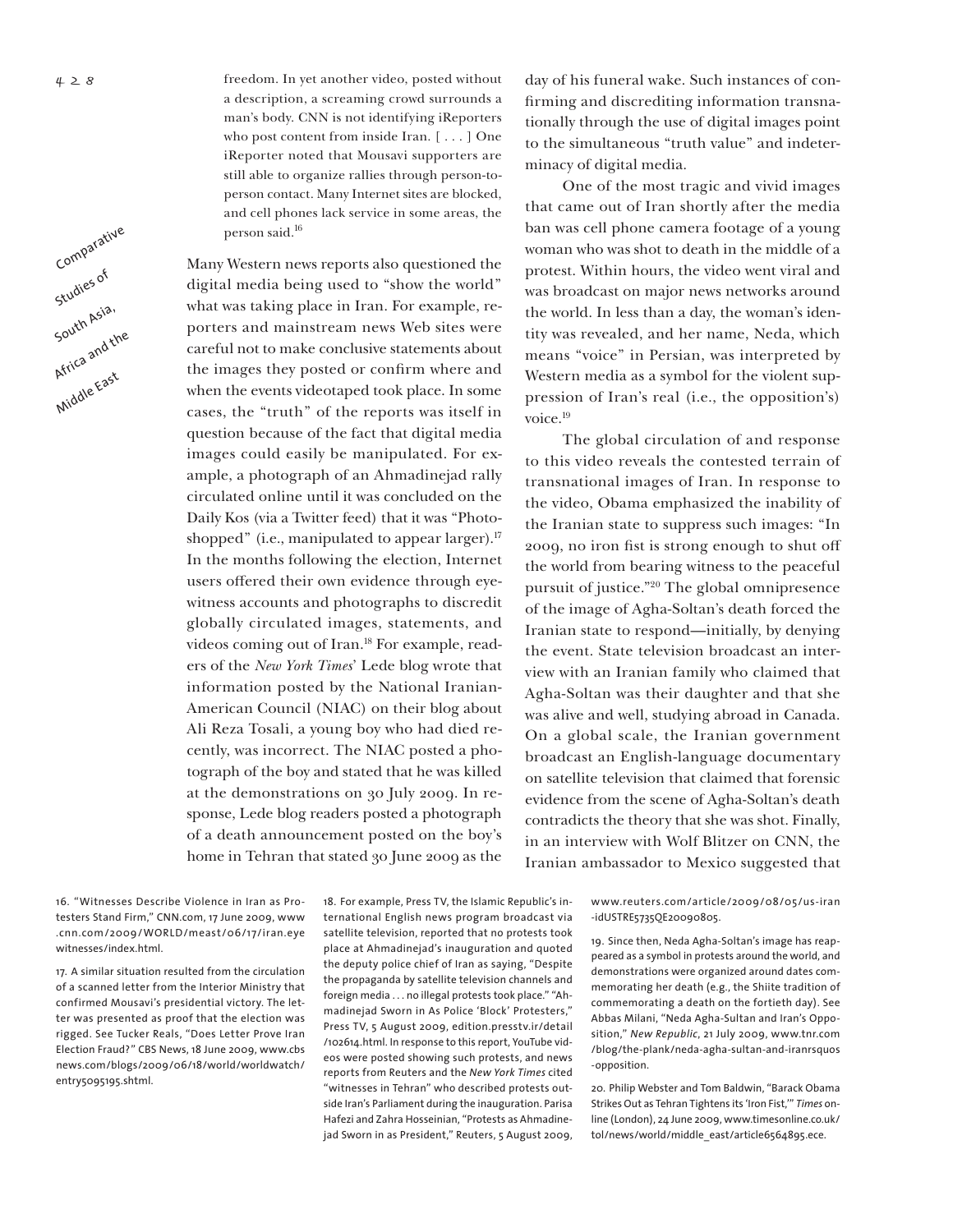the Central Intelligence Agency (CIA) was involved in the shooting. The indeterminacy of digital media also raised concerns about the video outside of Iran, leading reporters to track the source of the video and uncover information about Agha-Soltan.<sup>21</sup>

Western news coverage focused on the importance of making the story public and finding accurate ways to characterize the nature of the protests in Iran. As the protests continued into a second week, stories increasingly focused on *who* the protesters were and whether they were representative of all Iranians. The struggle over the meaning of the protests grew over the following months among diasporic Iranians. Iranians both inside and outside Iran debated their interpretations of the events in editorials, Web blogs, Web sites, and online forums and at political gatherings and public lectures. In this context, the use of social media enabled Iranians outside Iran to communicate with family within Iran about daily events without running the risk of using telephones. This ability to keep abreast of events in Iran through photographs, videos, Facebook updates, tweets, and, to a lesser extent, e-mails provided a form of "citizen journalism" that seemed to evade both the bias of professional reporters and the censorship of the Iranian government. Before considering the diasporic responses and uses of this citizen journalism, it is useful to examine the media landscape in postrevolution Iran and its relationship to the Iranian diaspora.

## **Distrust and Media in Iran**

Following the establishment of the Islamic Republic in 1980, television in Iran came under the control of the supreme leader and was described in the Islamic Republic's constitution as a tool to "serve the diffusion of Islamic culture in pursuit of the evolutionary course of the Islamic Revolution."22 All domestic television and radio stations are state run. Satellite television provides an illegal but widespread alternative to this programming.23 Satellite dishes first appeared in the northern neighborhoods of Tehran in 1991, setting off a vigorous debate in newspapers and within the Interior Ministry.<sup>24</sup> In line with the general criticisms of Western media following the Islamic Revolution's program of cleansing the nation of "internal impurities" and external threats of "cultural invasion," satellite television was blamed for corrupting youth and weakening religious belief. Satellite dishes have been banned since 1995, but they continue to be common in households throughout Iran.25

While conducting fieldwork in Iran between 2006 and 2008, I observed a strong distrust of domestic media among lower-middleclass, middle-class, and wealthy Iranians I met in Tehran. Specifically, many people complained about the limited amount of news coverage of political unrest within the country, religious propaganda in international reporting, and a selective representation of facts relating to domestic economic and political issues. Rouzbeh, a thirty-two-year-old doctor I interviewed in Iran, explained his frustration at the "lack of information" available in Iran because of government control of media:

> In Iran's political scene, forget us, we're nothing—people much more important and bigger could not do anything. Even an official party, with the media—like radio, like TV, you have to have these things to get your word out. How could they do that? Web sites? Web blogs? Closed, closed, closed, closed. So, even if they let you do your work, how could you reach the people? That's the problem with the information we get—from the state-controlled Seda va Sima, the people of Iran are "monotone" people—their "data input" only comes from one source . . . So, returning to your question of what

21. See the HBO documentary *For Neda*, directed by Antony Thomas (2010); screened at Los Angeles Press Club, 7 June 2010.

22. To this end, media outlets were to be used as a forum for "healthy encounter of different ideas, but they must strictly refrain from diffusion and propagation of destructive and anti-Islamic practices." Iran's eight local channels consist entirely of government programming: censored and dubbed American movies, news programs, football games, sermons and interviews with religious leaders, and government speeches and conferences. See also the Constitution of the Islamic Republic of Iran, chapter 12, "Radio and Television," article 175.

23. The Iranian parliament passed a law against using or trading any kind of satellite equipment on 12 January 1995.

24. See Fardin Alikhah, "The Politics of Satellite Television in Iran," in *Media, Culture, and Society in Iran*, ed. Mehdi Semati (Oxford: Taylor and Francis, 2008), 95–96.

25. While I was in Tehran in 2007, confiscation of satellite dishes and fines became a regular occurrence. Accurate numbers for satellite users in Tehran are understandably impossible to come by, but the recent documentary *Baad-E-Daboor* (*Head Wind*, dir. Mohammad Rasoulof, 2007) shows that satellite television use is incredibly widespread—and even extends to rural regions of the country. This widespread use has also been documented in recent ethnographies and news reports on Iran.

Eyewitness Accounts and Political Claims:

Eyewitness Accounts and Political Claims:

Janet A. Alexanian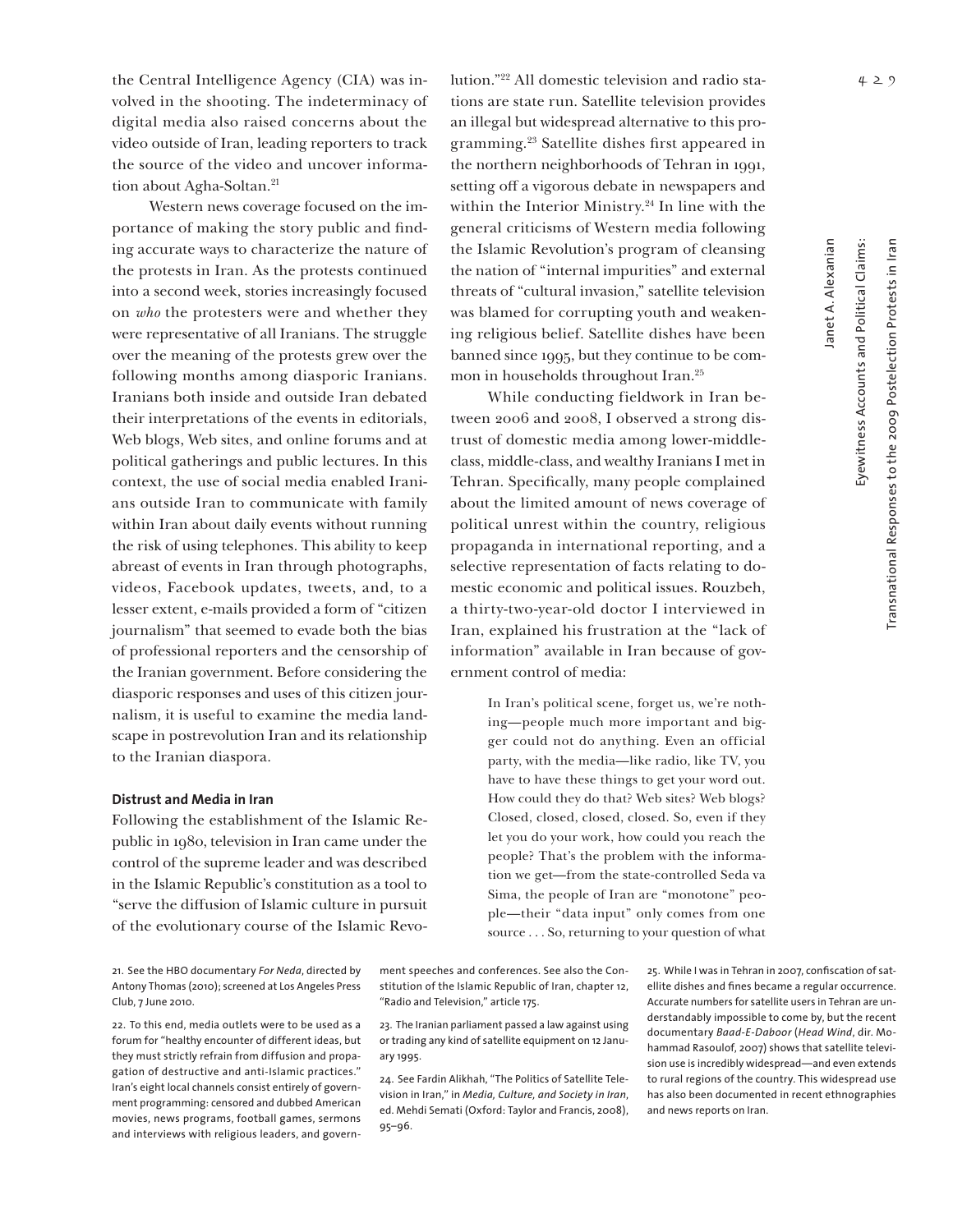

impact new media has had, in the social body: none. None! It hasn't done anything. And even if we thought that it did, it has been filtered. The intelligence has filtered it. BBC Farsi is filtered, Rooz online is filtered. Orkut, even! And then you need proxies. So, both in terms of software and hardware—I mean, the software doesn't even exist here for me to get past this to get information. We don't have any input. 26

This sentiment was consistent with the survey results I collected in Tehran on perceived credibility of various media sources. In these surveys, most respondents ranked domestic news sources (e.g., Keyhan, Resalat, Seda va Sima) as "unreliable" and, in contrast, Voice of America, Internet sites, Web blogs, and BBC Persian as "very credible" sources of news.<sup>27</sup> Even though Iranian American satellite television programming was generally described as heavily biased and politically interested, it was widely watched in the homes I visited in Tehran. The relationship between Iranians in Iran and the diaspora has been strongly influenced by this presence in the domestic realm.

Iranian expatriate satellite television's reception in Iran began in September 2000 as a result of the accidental transmission of the National Iran Television Network by Eutelsat, the station's French satellite company.<sup>28</sup> By 2003 eleven Persian satellite television networks (nine based in the United States and two in England) were broadcasting to Iran.<sup>29</sup> Of the eleven stations, four broadcast entertainment content and the rest broadcast primarily political content or, more specifically, political content in opposition

to the Islamic Republic.<sup>30</sup> In addition to voicing explicitly oppositional views, these stations also served as a source of information about domestic issues for Iranians in Iran, as all domestic and external broadcasting in Iran is controlled by the state organization Islamic Republic of Iran Broadcasting (IRIB), whose director the supreme leader, Khamenei, appoints. Civilian unrest and student protests are never covered by domestic news or radio, impeding the possibilities for large-scale participation.

When protests began in June 2003 at the University of Tehran in opposition to plans to privatize Iran's universities, satellite broadcasters became a key source of information about the protests for people in Iran. The potential political dangers that this transnational connection posed to the Islamic regime became especially apparent when satellite programs from the United States supported student protests at the University of Tehran by following the demonstrations around the clock, taking calls from Tehran, and calling on Iranians to join the protests. This coverage was especially significant given the recent memory of violent repression of student protests at the University of Tehran in July 1999.<sup>31</sup> Stations such as NITV, PARS TV, Channel One, and VOA Persian not only gave extensive coverage of the protests by taking calls from Iran and encouraging others to support the demonstrations but also claimed to have been instrumental in encouraging the demonstrations.

The viewer's ability to direct the televisual flow of satellite programs through telephone

26. Rouzbeh, interview by the author, Tehran, 15 January 2008. His name has been replaced with this pseudonym. He runs a private practice in a wealthy area of Tehran, where our interviews took place. In our interview he described himself as a "bourgeoisie." He and his wife also own an apartment in an affluent neighborhood of Tehran.

27. The surveys were conducted in Tehran, December 2008–April 2009, during my dissertation fieldwork. The paper surveys consisted of approximately fifteen questions relating to media use and ratings of credibility of news sources. Snowball sampling was used, and as a result, I had limited access to government supporters, state elites, and low-income and poor Iranians. While the survey cannot be generalized to a large population within Iran, these general trends were common themes I encountered during my fieldwork in Tehran among lower-middle-class, middle-class, and moderately wealthy Iranians—in

particular, media are primarily consumed in the domestic realm, satellite television is popular, and Internet sources and nonstate media are considered more credible sources of news than are state television, radio, and newspapers.

28. The Iranian government's continued engagement with the threat of foreign influence through media and its international image has played an important part in how it has dealt with Los Angeles–based Iranian satellite television in Iran.

29. The following lists the stations broadcast from the United States and their launch dates: NITV (1999), ITN1 (2000), PARS TV (2001), Channel One (2002), VOA Persian (2003), Apadana (2003), IPN (2003), Jam-e-Jam International (2003), and Tapesh 1 (2003). Broadcast from England are New Channel and Simaye-Azadi, both launched in 2003.

30. Stations broadcasting entertainment content are ITN1, IPN, Jam-e-Jam International, and Tapesh 1. The other stations broadcast primarily political content, with the exception of Voice of America (VOA Persian), which broadcasts U.S. policies.

31. The protests began in support of press reform and resulted in a police raid on the University of Tehran dormitory complex and six days of street riots—the biggest in the twenty-year history of the Islamic Republic. Although the events were not broadcast on national television, images from the extensive state violence have since circulated online, especially during the yearly commemoration of the event. For a chronology of events, see "Issue Paper: Iran July 1999 Protests in Tehran," Immigration and Refugee Board of Canada, December 2000, www.cisr.gc.ca/eng /pages/index.aspx.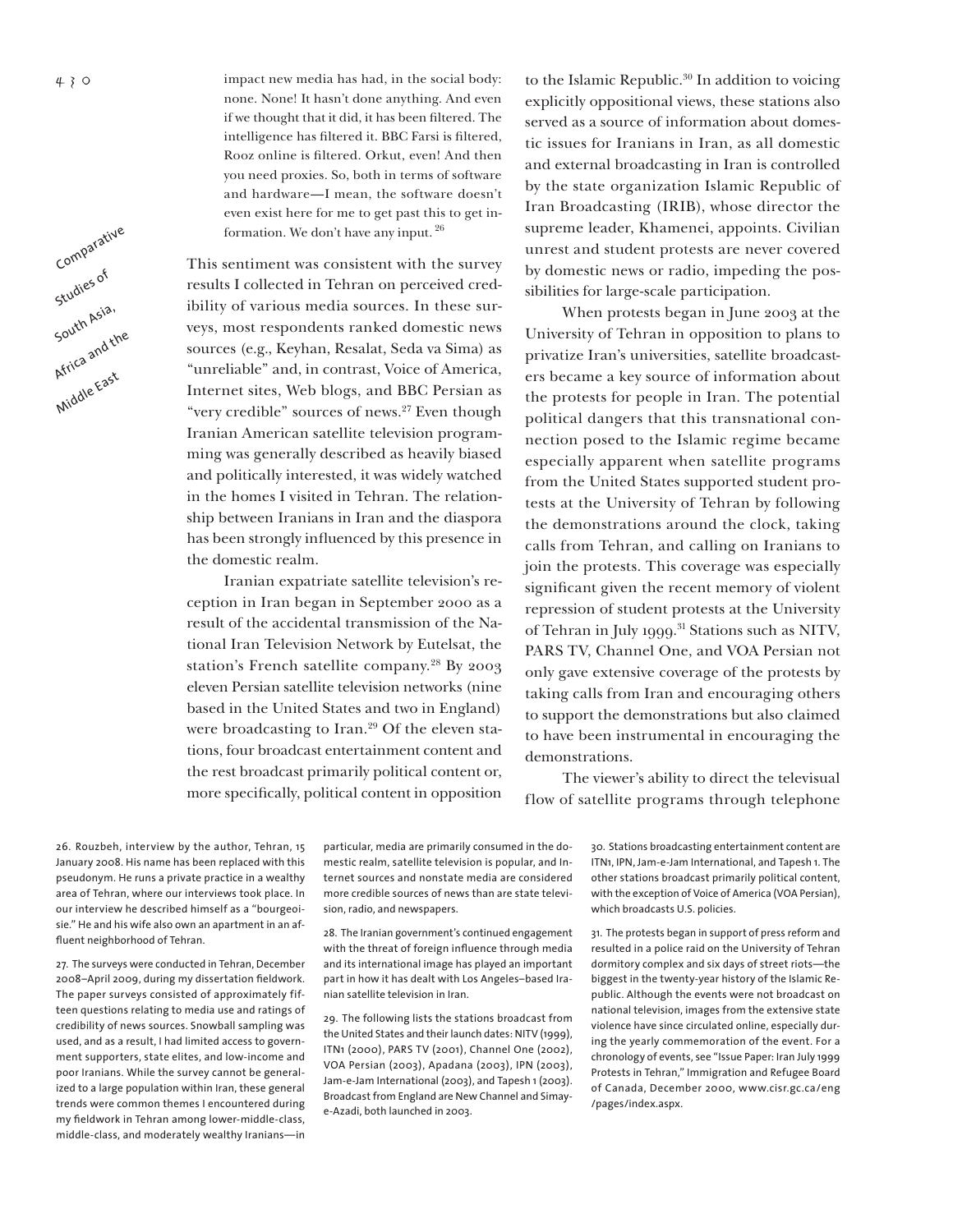calls draws attention to the eyewitness nature of accounts from Iran and how they allow for a spread of information within the country. Satellite programs have often been used to alert Iranians to the locations of political demonstrations or allow families of victims of state brutality to publicize their plight. Maryam, a twentynine-year-old woman I interviewed in Tehran, explained how satellite television informed people in Iran about the student protests and police brutality that they would otherwise not be able to confirm:

> On that side they [Western media] would show the images from the protests. On the foreign channels—people sent video from here and through the Internet. There was also video footage online, of the beatings, the raids, they showed the protests—they showed video footage of the protests and were broadcasting it. Here on the [domestic] news they didn't show the protests at all. Like, two or three days later they just said that at night, a bunch of hooligans raided the university dorm.<sup>32</sup>

The use of the interactive call-in features of satellite programs during the 2003 protests prefigures the ways in which social media have been used following the June 2009 postelection protests. Citing the government filtering of Internet Web sites and control of media, Los Angeles–based satellite television hosts highlighted their role in spreading information coming from inside Iran to viewers in Iran in 2003.<sup>33</sup> In a telephone interview with the *New York Times*, Persian-language Channel One's host Shahram Homayoon explained that most programming was dedicated to fielding calls from Iran. Similarly, in an Associated Press report, Azadi Television's Reza Fazeli described how "phones were lit up and faxes were pouring in from Iran" within minutes of his request for information about the protests.34 According to the article, a twentyeight-year-old caller to his show explained that "with satellite TV channels, we can see what is

happening and we can tell other friends." Calls are fielded on the air, allowing people to "speak for themselves," thereby avoiding accusations of biased reporting and instead enabling what is often termed "citizen journalism." In a Pacific News Service Report, Mehdi Zokaei, publisher of the online newspaper *Javanan International Weekly*, emphasized this point: "Everyone has become a reporter [in Iran]—we get stories faxed to us without any address. We let the pictures speak for themselves rather than use words."35

The role of eyewitness accounts—through telephone calls, photographs, and video footage—serves as proof of the events being reported. In Maryam's account of watching the coverage of the 2003 protests on satellite television, she emphasized the calls from people in Iran:

> [On the satellite television programs] they were saying, "Go, support these youth. Now that the youth have made a move, support them, now is the right time to do something. Like you did the time of the revolution, now is the time to go to the front, don't leave them alone." One boy called, crying. Well, some of the calls are lies, that's obvious, but this guy was crying and saying, "They took my sister, they beat her, I couldn't stop them, people please help me" there were these calls too, I mean, truth or lie, I don't know. The point is that they push it so that eventually people get emotional and go [join the protests].

> . . . These parents called in to say that they were just told that their child, who has been in prison for the past five years, died. They only found out about his whereabouts a few months ago. They said that four months ago they were contacted by the prison because he caught a bad illness in jail and they wouldn't even take him to the prison hospital. He also attempted suicide twice in jail. They finally called the parents to come see him as he was dying. As the mother was recounting this, she was screaming. The mother and the father . . . I don't know if it was true, but it was someone that everyone knew—

32. Maryam, interview by the author, Tehran. The name is a pseudonym.

34. Quoted in Sandra Marquez, "L.A.-based Satellite TV Is Crucial Link for Protesters in Iran," Associated Press, 20 June 2003, www.freerepublic.com/focus/ f-news/932951/posts.

35. Sandip Roy, "When Iranian American Media Shout, Iran Listens," Pacific News Service, 19 June 2003, news.pacificnews.org/news/view\_article.html ?article\_id=2489442d25971dd311e3937731cd2c7a.

Eyewitness Accounts and Political Claims:

Eyewitness Accounts and Political Claims:

Janet A. Alexanian

<sup>33.</sup> See Li Fellers and Azadeh Moaveni, "Iranian TV from LA Is a Regime-Change Hotbed," *Los Angeles Times*, 18 June 2003, articles.latimes.com/2003/ jun/18/local/me-irantv18.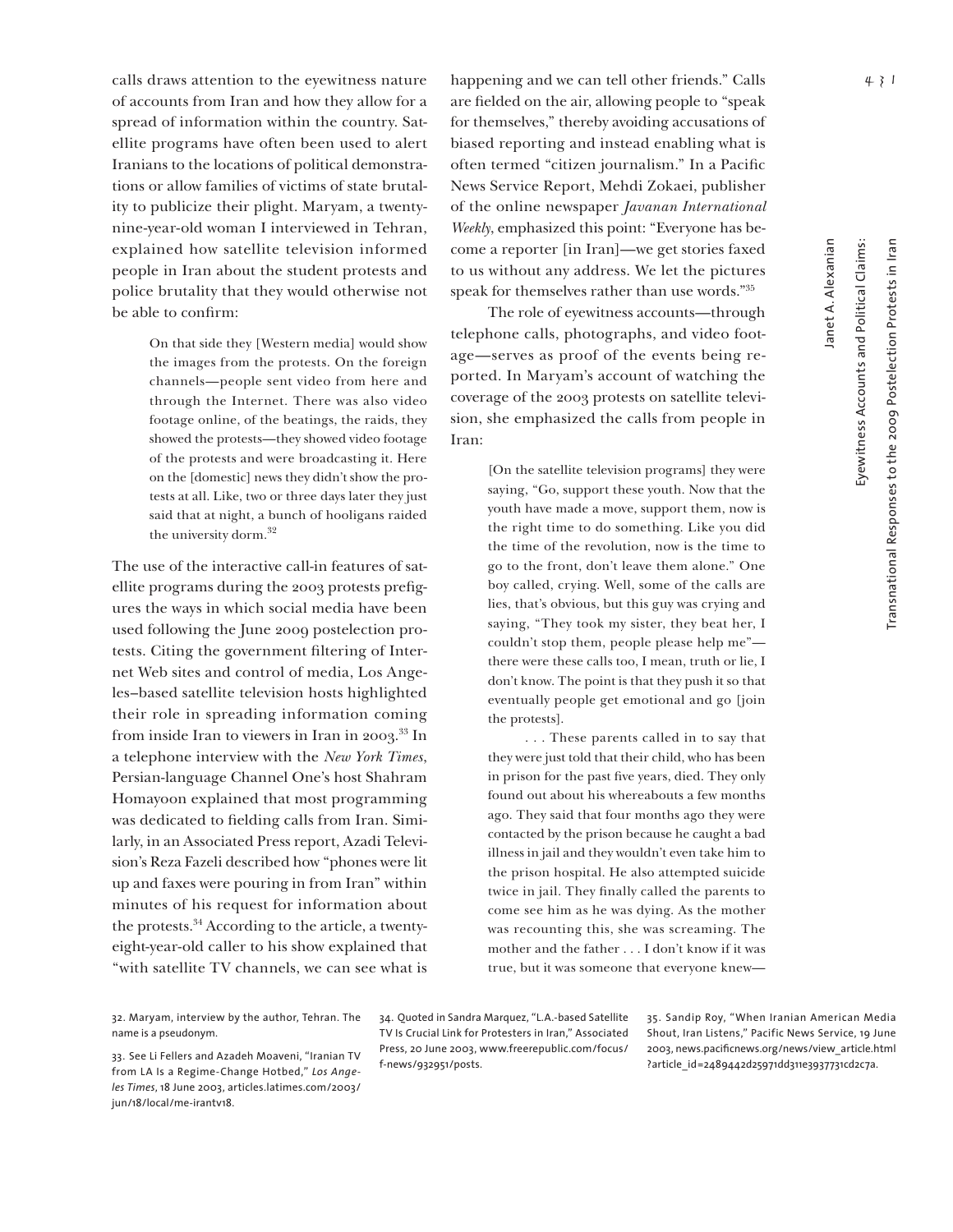their son was famous, they [people on satellite television] would talk about him a lot. He was one of the known protesters. He died, the poor guy. The parents were just going crazy.<sup>36</sup>

This description of the effect of watching satellite television emphasizes both the significance of the eyewitness account (which is enabled by telephone technology embedded in the television medium) as a way of circumventing state media and its unreliability, because of the impossibility of verifying the information (in both accounts, Maryam offers a disclaimer: "I mean, truth or lie, I don't know" and "I don't know if it was true"). In my research, I have found that similar concerns have been raised over the evidentiary nature of eyewitness accounts via social media, which demonstrates the continuity between earlier uses of media by Iranians in Iran and the more recent uses of Twitter, Facebook, Flickr, and other Web sites.

Contrary to many celebratory descriptions of social media enabling a "revolution" in Iran, or serving as a catalyst for political action in mainstream accounts, the interactive use of media has in fact been a significant feature of the Iranian transnational realm since the Iranian revolution, used strategically by Iranians in Iran. In those cases, sources outside Iran were able to provide those within Iran a means to get around government censorship—especially of political events taking place. What had changed by the 2009 protests was the international attention on Iran through Western mainstream media, placing the images coming out of Iran on a global stage. The emergence of social media—such as Facebook, Twitter, and digital video footage uploaded to Web sites—has also signaled a shift from the earlier focus on telephone and photographs recirculated through satellite television broadcasts. Social media seem to offer a way for Iranians within the country to circumvent government censors without an outside mediator (e.g., satellite television), but a closer examination of how social media were actually used suggests that the overriding distrust of media and the state in Iran worked to limit this possibility. In the next section, I explore this issue in more detail, before shifting to an examination of how diasporic Iranians used media to participate in the global postelection protests.

## **Social Media in the Postelection Protests in Iran**

During the 2009 postelection protests, Iranians in Iran were using social media not only to "make the story public" but also to mobilize within the country. Because all major media in Iran is state controlled, protesters found it difficult to coordinate demonstration meeting places and warn of clashes with police. Internet sites such as Twitter, YouTube, and Facebook became important for posting such information.37 The issue of authenticity came up repeatedly on these sites, as fears of government spies impersonating protesters and posting false information circulated online. In these cases, warnings were sent through "trusted" Twitter users and postings on Facebook. The use of social media to mobilize within the country parallels the use of satellite television broadcasts (and their use of telephones and faxes) during the 2003 protests in Tehran. This use of media suggests that many of the demonstrations are oriented to an inside audience, with goals related to political change within Iran that do not call on the involvement of outsiders.

Candidates running against Ahmadinejad relied heavily on Internet, short message service (SMS), and word of mouth, as radio, television, and newspapers were regulated by the state. Reformist candidate Mousavi used Facebook as a tool for political organizing and campaigning, and pro-reformists' Web sites provided sites to circumvent government censorship. Leading up to and following the June 2009 presidential elections, Internet and SMS service were interrupted, and the Web sites of reformist candidates were blocked by Iranian authorities in February and March of 2009.<sup>38</sup>

> "Iran has continued to consolidate its position as one of the most extensive filterers of the Internet," routing all public Internet traffic through proxy servers to filter specific Web pages and keywords. "Report on Internet Filtering in Iran," Open Net Initiative, 16 June 2009, opennet.net/research/profiles/iran. On the blocking of Web sites in 2009, see Reporters Without Borders, "Massive Censorship Accom-

36. Maryam, interview.

38. As of 2008, there were approximately 23 million Internet users in Iran (about 35 percent of the population), a significantly higher number than the average in the Middle East. According to the 2009 Open Net Initiative report on Internet filtering in Iran, the number of Internet users in Iran has increased at an annual average rate of 48 percent, from under 1 million in 2000 to approximately 23 million in 2008, and

 Comparative Studies of South Asia, Africa and the Middle East

<sup>37.</sup> Brian Stelter, "In Coverage of Iran, Amateurs Take the Lead," *New York Times*, 17 June 2009, media decoder.blogs.nytimes.com/2009/06/17/in-coverage -of-iran-amateurs-take-the-lead.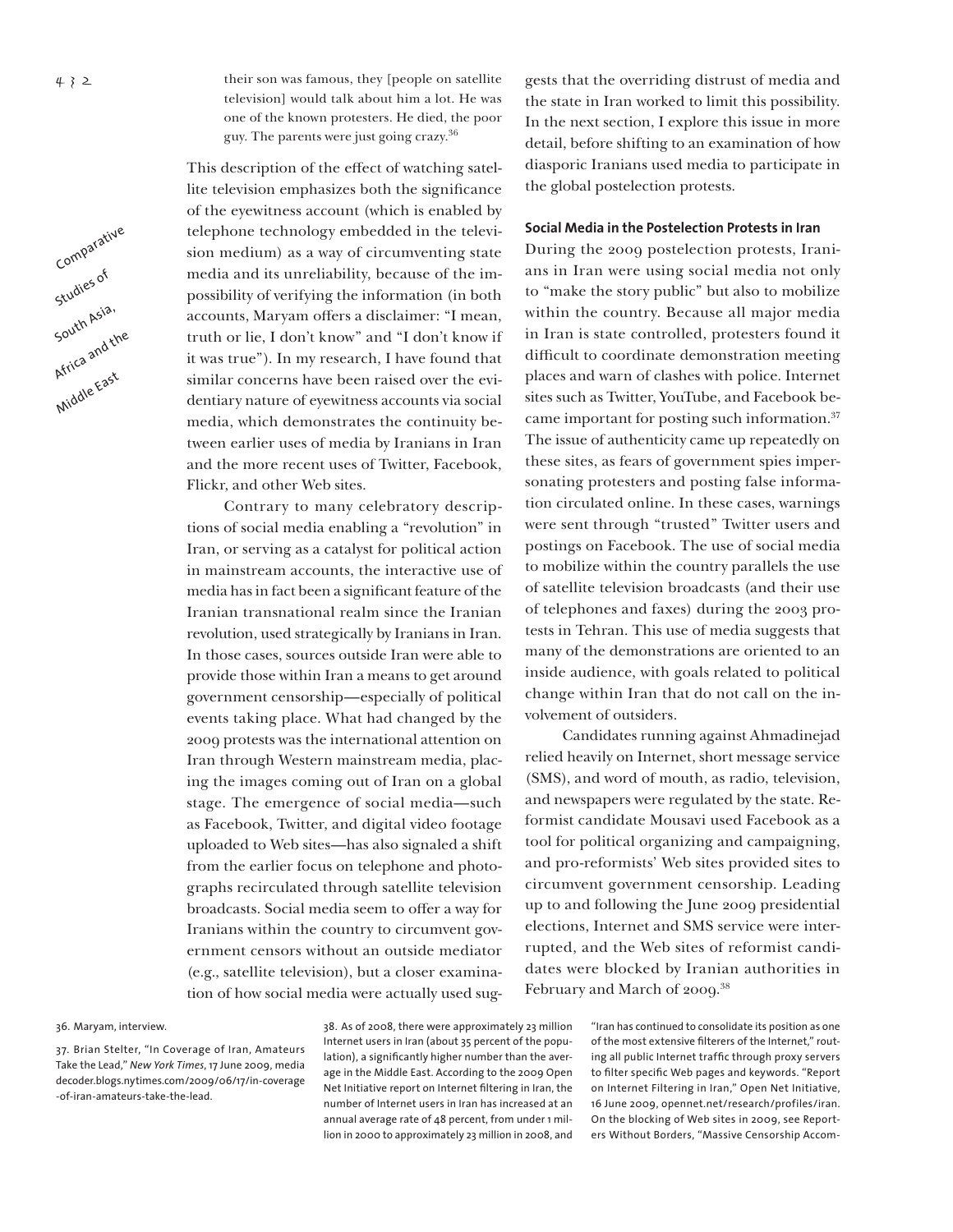After the revocation of the majority of foreign press credentials on 18 June 2009, social media such as Facebook, Twitter, Flickr, and YouTube became not only an important source of news for mainstream media broadcasts but also a central component of the news story of the protests themselves.39 It is worth examining the ways in which social media have served the different purposes of enabling the flow of information within the country among some protesters and facilitating communication with Iranians outside Iran. In both these cases, anxieties over the indeterminacy of authorship and the decontextualization of information have been integral parts in the simultaneous use of social media as eyewitness account and for political mobilization. Twitter feeds from Iran suggest that protesters have used tweets as a way to warn one another of dangers by publicizing police violence, blocked roads, police raids, and tactics, as these feeds from @persiankiwi Twitter stream demonstrate:

> reports of gun shots in Sadatabad too—we heard gunshots from that direction about 45 mins ago (15 June, 2:49 p.m.)

> pedestrians avoid military baraks [*sic*] off Pasdaran St—something is going to happen from there (15 June, 1:06 p.m.)

> Gohardasht in Karaj—confirmed—people in the street battles with militia (15 June, 12:59 p.m.)

> anyone with camera or laptop is attacked in street (16 June 12:02 a.m.)

> just in from Baharestan Sq—situation today is terrible—they beat the ppls like animals<sup>40</sup> (24) June, 6:34 a.m.)

These feeds are from @Change\_For\_Iran Twitter stream:

> they were waiting for us—they all have guns and riot uniforms—it was like a mouse trap (24 June, 6:53 a.m.)

> it looks they are going to attack dorms again! IRG's [Iranian revolutionary Guard] chopper just passed by Yousefabad. there is noting [*sic*] left to destroy over there! (16 June, 7:55 a.m.)

> IRG threaten to open fire at people if they try to participate in Mousavi's rally<sup>41</sup> (15 June, 2:21) a.m.)

Twitter was also used to spread announcements for Mousavi supporters and publicize upcoming demonstrations, as were these from @persiankiwi Twitter stream:

> confirmed—tomorrow Haft Teer Sq at 4pm pro mousavi\freedom—carry flowers for baseej—no confrontation (16 June, 11:40 a.m.)

> confirmed—only official mousavi march is today valli asr to jaam jam $42$  (16 June, 4:33 a.m.)

These are from @MOUSAVI1388 Twitter stream:

> Next peaceful protest, Tomorrow (05 Aug.), 9 am, Baharestan Sq. in front of parliament (4 August, 7:24 a.m.)

> URGNT@ ALL jornlsts, Tday 15:30 Prss Conf. in Tehran, Sadr MotrWay, Kave Shomali Blvd, Roshanayi St, Bahar Shomali St. Num. 9<sup>43</sup> (16 June, 2:31 a.m.)

Facebook was used in similar ways, as Twitter messages were reposted as Facebook updates and events were posted on popular pages, such as Mousavi's Facebook page (which has more than 126,900 fans).<sup>44</sup> Facebook, like many so-

40. twitter.com/PersianKiwi (accessed 19 June 2009). As of January 2010, PersianKiwi had more than thirtyone thousand followers. It is worth noting that while a Twitter location could be set to Iran, there is no way to confirm whether the tweet is in fact coming from someone in Iran.

41. @Change for Iran Twitter Stream, twitter.com/ Change\_for\_Iran (accessed 19 June 2009). As of January 2010, Change\_for\_Iran had more than twenty-five thousand followers.

42. twitter.com/PersianKiwi (accessed 19 June 2009).

43. @MOUSAVI1388 Twitter Stream, twitter.com/ MOUSAVI1388 (accessed 19 June 2009). As of January 2010, MOUSAVI1388 had more than twenty-seven thousand followers.

44. On this page, visitors are able to read updates, contact Mousavi through e-mail, link to his Twitter account, view photo albums (such as "Governmental Violence" or "Showing Green Power") and videos, and find recommended sources for information, specifically, Iranian Web sites. While the number of fans suggests the page's popularity, it is not necessary to be a fan in order to view the page.

Eyewitness Accounts and Political Claims:

Eyewitness Accounts and Political Claims:

Janet A. Alexanian

panies Ahmadinejad 'Victory,'" 3 June 2009, www .rsf.org/Massive-censorship-accompanies.html; and Rebekah Heacock and Rob Faris, "Cracking Down on Digital Communication and Political Organizing in Iran," Open Net Initiative Blog, 15 June 2009, opennet.net/blog/2009/06/cracking-down-digital -communication-and-political-organizing-iran.

<sup>39.</sup> See "Iran's Twitter Revolution," *Washington Times*, 16 June 2009, www.washingtontimes.com/ news/2009/jun/16/irans-twitter-revolution; and Brad Stone and Noam Cohen, "Social Networks Spread Defiance Online," *New York Times*, 16 June 2009, www.nytimes.com/2009/06/16/world/middle east/16media.html.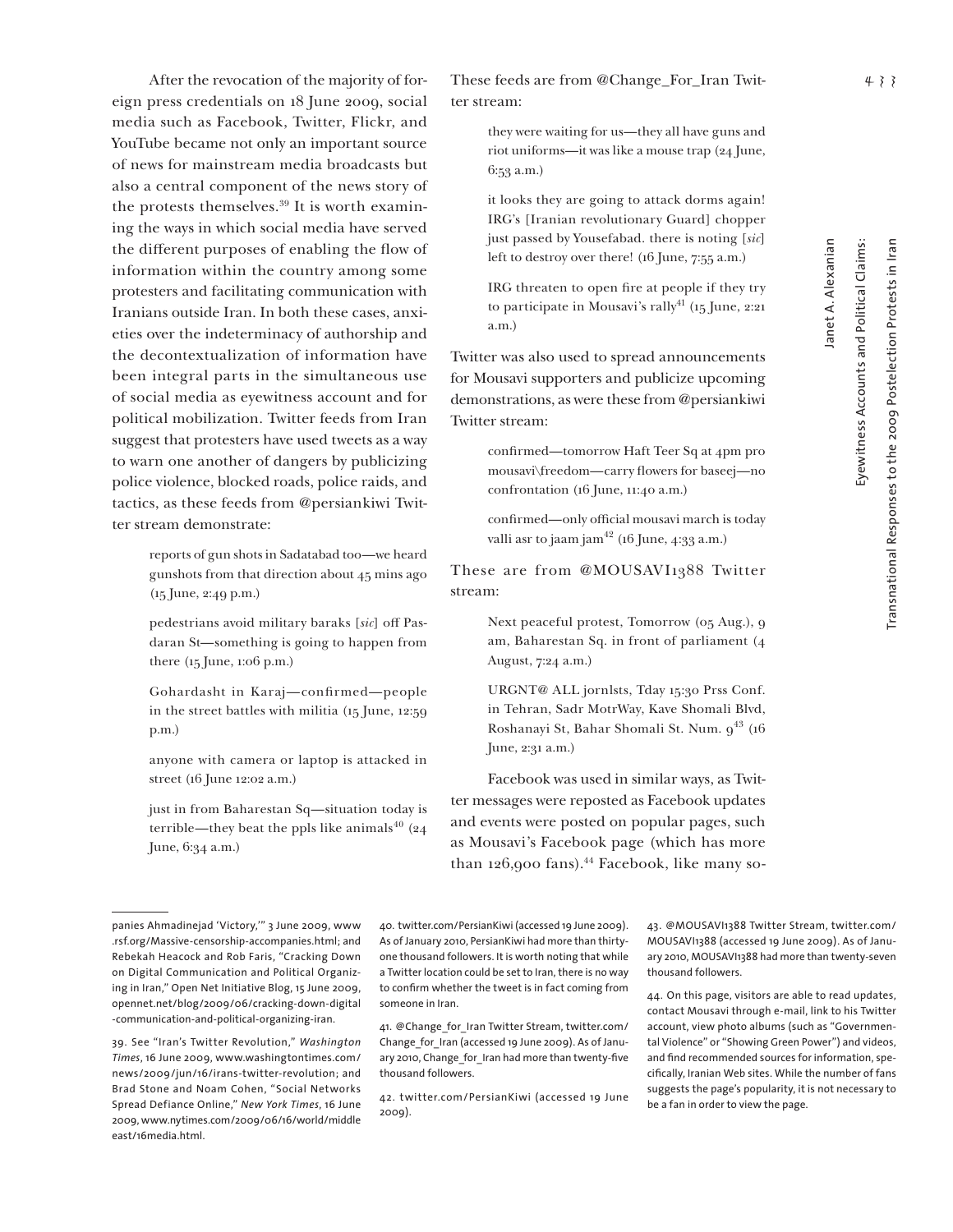

cial media that are used to publicize events in Iran, emphasizes the eyewitness account, as people send messages about direct observation (in many cases, not specifying whether they observed something directly or were told about an event by a firsthand observer), post photographs, and send video footage by cell phone. These forms of media provide a stark contrast both to the constant stream of state media, generally discussed as untrustworthy, and to commentary through expatriate media, also often dismissed as politically biased. The significance of eyewitness accounts also facilitates a form of communication already commonplace in the context of strict government control of public spaces, namely, word of mouth, rumors, and, more recently, SMS.

An ever-present danger related to such informal circulation of information, however, is the possibility of false information, especially in the cases of social media (like Twitter, Facebook, and YouTube), where information is open to decontextualization and manipulation and where authorship and authenticity are indeterminate. For example, a common theme of Twitter is the threat of government agents using Twitter as a means of trapping, framing, or threatening users, as these messages from @Change\_For\_ Iran Twitter stream show:

> there are now rumors of mousavi's site being hacked and the whole rally is IRG's trap. gun placements at azadi square confirmed (15 June, 3:07 a.m.)

> Please note I never said anything about creating any type of hand bomb or weapons or killing basiji or police! there are all false! (19 June, 4:44 a.m.)

> Please RT with my username, they already know about this account and at least it would reduce the number of false RTs & I can block them<sup>45</sup> (19) June, 4:43 a.m.)

This one is from @persiankiwi: "only official march today is valli asr. others may be a trap avoid others" (16 June,  $3:24$  a.m.).<sup>46</sup> In one representative case, the Twitter user Change\_for\_ Iran tweeted "according to rumor Mousavi requested all people to gather near his office at 12:30pm today"—a message that was tagged as a trap by the Tehran Bureau, a news site based in Massachusetts, which describes itself as an independent news organization comprising journalists and "Iran experts" and is formally affiliated with PBS: "@Change\_for\_Iran this is a trap! If you don't believe me then check with mousavi sites. Order is to hold back until word. Pls RT" (13 June, 11:22 a.m.). $47$  The Tehran Bureau has also used its Twitter account and Web site to alert people in Iran of other possible dangers related to "fake tweets"; for example, in a "Sunday Iran Alert" they warned:

> Ghalamnews, Mousavi's official setad site, has officially confirmed the march along Valiasr tomorrow (Monday) and a national strike on Tuesday. PLEASE FWD THIS NEWS TO ALL. Also, pls post on Facebook—it is blocked, but many can bypass filter and access it. (14 June, 11:39 a.m.)

> There is another rumor going around that the basij has stationed SNIPERS on valiasr . . . this may be a scare tactic rumor, but it is not unlikely . . . which makes things so much more deadly. This should also be warned so people see how brutal the regime is prepared to be—worse than the Shah's army. $^{48}$  (14 June, 11:39 a.m.)

On the same day the Tehran Bureau also sent out a Twitter message alerting people that its own site had been infiltrated: "sorry tehranbureau.com down. we got hacked and have to repair. if your comments do not get published over the next few hours, please resend" (14 June, 9 a.m.).49

These concerns over authenticity highlight the features of digital media that make

45. twitter.com/CHange\_for\_Iran (accessed 19 June 2009).

46. twitter.com/PersianKiwi (accessed 19 June 2009).

47. See Tehran Bureau Web site, ww.pbs.org/wgbh/ pages/frontline/tehranbureau/us. The message is from twitter.com/Tehranbureau (accessed 19 June 2009).

48. "Iran Sunday Alerts," 14 June 2009, Tehran Bureau, www.pbs.org/wgbh/pages/frontline/tehran bureau/2009/06/sunday-iran-alerts.html.

49. twitter.com/Tehranbureau (accessed 19 June 2009).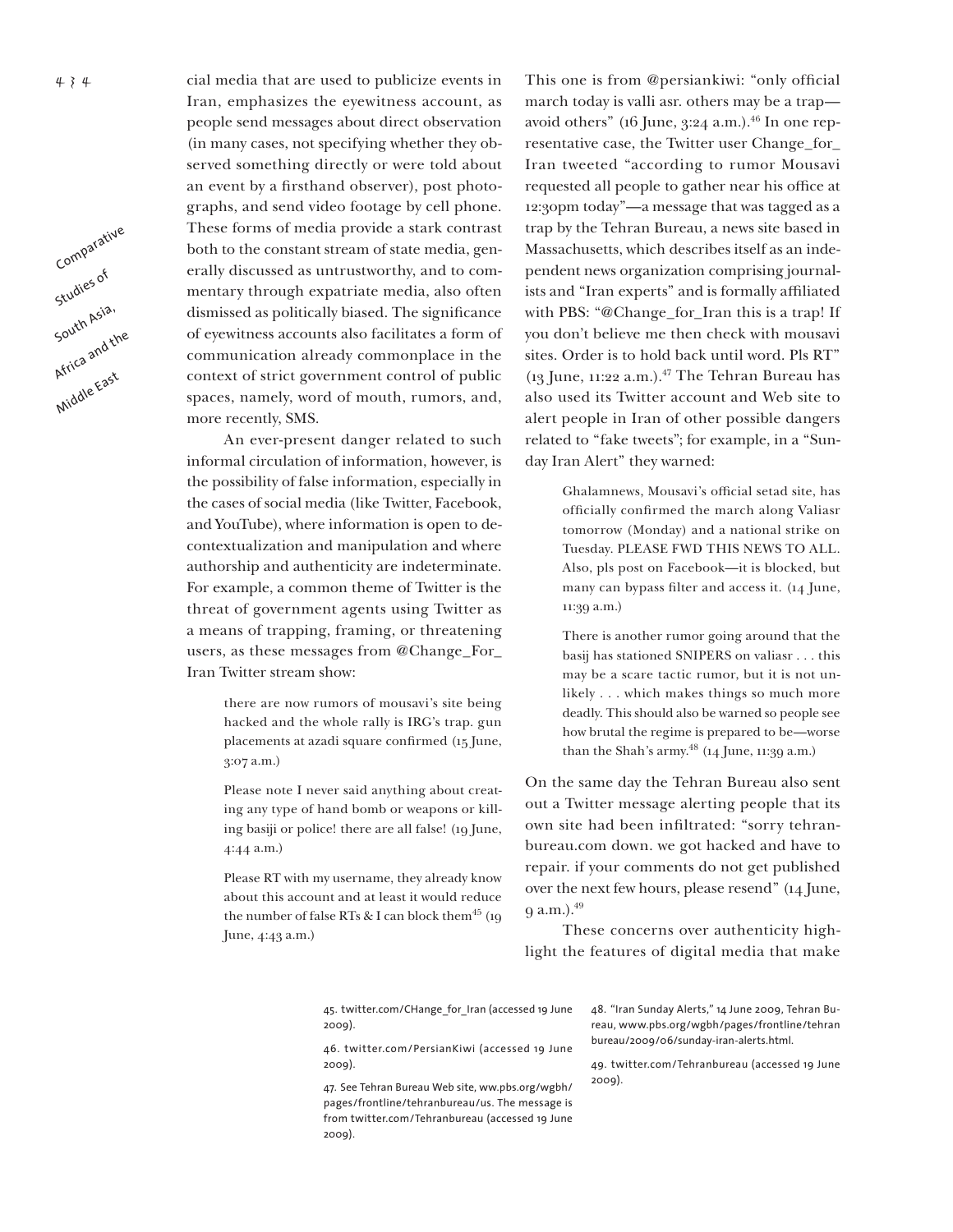social media both trustworthy and potentially dangerous. While providing an "unmediated" and therefore more "real" account of events (e.g., through personal accounts and cell phone uploads), the inability to verify authorship, and the potential for images and messages to be decontextualized, makes these accounts potentially untrustworthy. These conditions, which are not new in the context of the highly regulated public spaces in postrevolution Iran, point to the importance of offline social networks in validating information. For instance, video footage uploaded to a Web site could be validated by identifying its source through a social frame of reference (i.e., a friend, relative, classmate, etc). As a result of the strict control of public spaces in Iran by the state, a broad sense of distrust of what you see in public, or on the surface, is common. During my fieldwork in Tehran, I observed a sharp contrast between public spaces and the domestic realm in people's everyday lives.50 Since no public sphere for free political speech exists in Iran, oppositional political views are almost always expressed in the home and to one's close friends and family members. Expressing an opinion in public, and to a stranger, always involves an element of danger. Could the cab driver be a *basij*? Could an untrustworthy listener find out about illegal activities, such as having a party, buying alcohol, or selling banned DVDs? The deliberate ambiguity of one's public facade makes it difficult to distinguish between strangers and those who are "like you" and therefore trustworthy. Along with a careful awareness of one's comportment and opinions, being in public in Iran also involves reading others and behaving appropriately.<sup>51</sup>

Extended networks of friends and kin therefore become important resources in navigating information. While research data on the postelection protests in Iran are still needed, it

50. Dissertation fieldwork, conducted between 2006 and 2008.

would be a mistake to assume that social media are necessarily privileged over the use of word of mouth, phone calls, and SMS. As images on Rahesabz.net (one of the main protest movement Web sites) illustrate, graffiti in public places, such as bank machines and walls, messages written on currency, and stickers with political messages posted in public places, are all important tactics for spreading information through informal means. These examples of using public space subversively are not new in the Iranian context.

## **Diasporic Claims to Community**

The Iranian postelection protests also existed as a transnational media event—one that compelled Iranians around the world to participate in its production. In this section I examine how the majority of Iranian immigrants and the second generation of Iranian Americans saw their role largely as mediating and publicizing the events of the Iranian election and its aftermath. To represent the events taking place in Iran to a global stage, however, it becomes necessary to interpret the events and give meaning to the images coming out of Iran. Divisions that have long existed within the Iranian immigrant population made it difficult to establish consensus on the meaning of the election results and the protests that ensued. These struggles were reflected in the demonstrations that took place in countries where Iranian immigrants lived, as well as in cyberspace, where the issues were debated on both English- and Persian-language Web sites.

The diasporic response to the protests is in some ways a continuation of a transnational relationship established after the fall of the shah's government and the subsequent mass migration of Iranians abroad. Over the past three decades, Iranian immigrants have been

said that she thought it was ridiculous that the police had made it illegal for young women to wear their boots over their jeans (this was a popular topic, as at the time this trend led to a renewed crackdown on *hijab* violations). I hesitantly agreed, and she continued to air her frustrations about how much "young people suffer in Iran." Feeling more confident that the woman was not conservative (and hence would not be offended by the music), the driver resumed playing his CD. With each new passenger, this routine was reperformed.

Eyewitness Accounts and Political Claims:

Eyewitness Accounts and Political Claims:

Janet A. Alexanian

<sup>51.</sup> In one particularly long cab ride across Tehran, I watched as the young, twenty-something driver reacted to the various passengers he picked up and dropped off. When I got in the cab, he heard my obviously foreign accent and resumed playing his compact disc (CD) of Iranian underground music. When he stopped to pick up an older woman who was dressed in a relatively conservative chador, he turned the music off. The woman turned to me and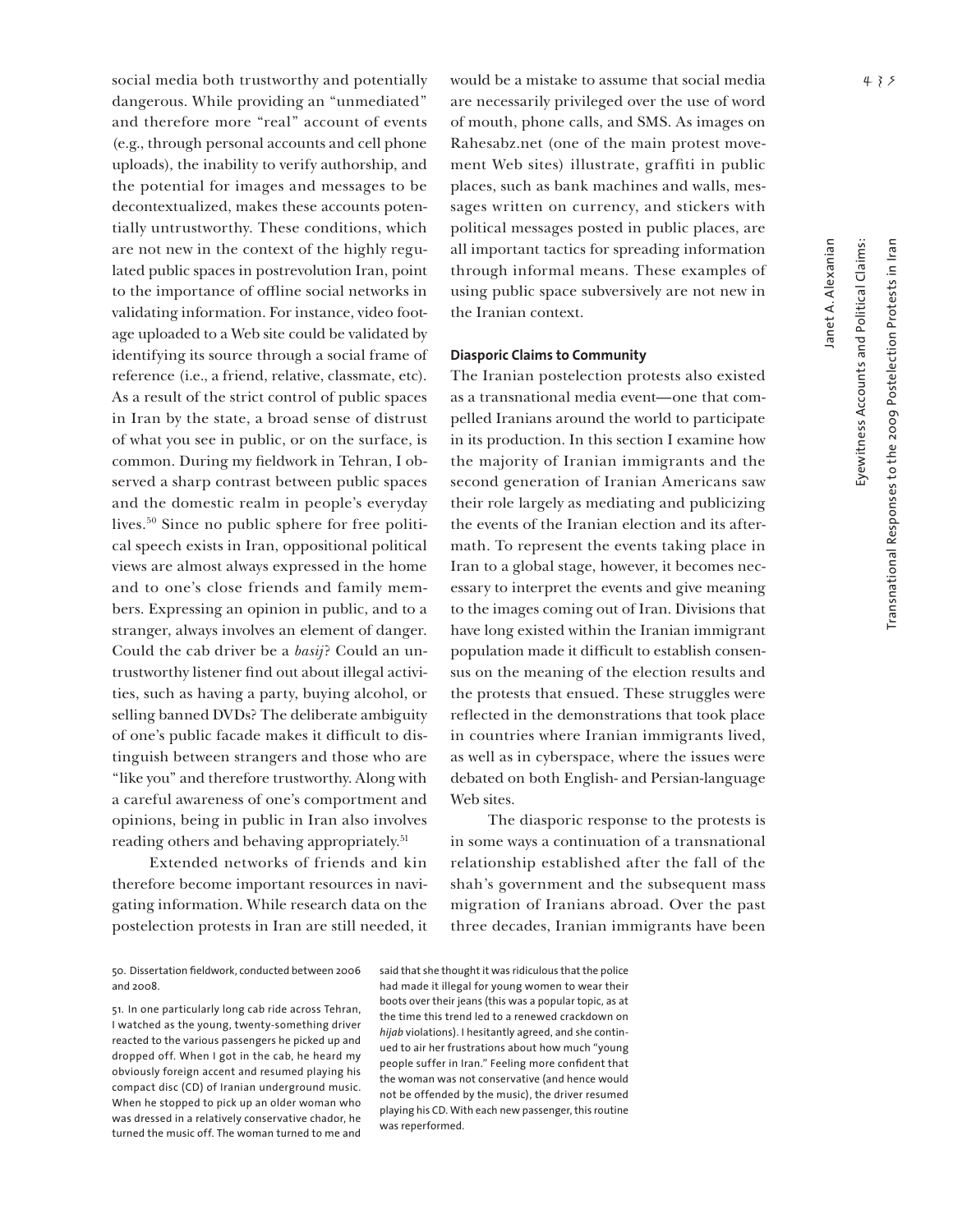Comparative Studies of South Asia, Africa and the Middle East

forceful in participating in and responding to events in Iran through various media.<sup>52</sup> The 2003 University of Tehran protests, for example, spurred a large-scale reaction on satellite television, online, and in demonstrations in cities where significant numbers of Iranians lived. In 2009, much like in 2003, opposing events and demonstrations were held, signifying the divisions within Iranian communities at these various locations.

In other ways, however, the responses to the 2009 protests signal a shift from what came before. What is new in the case of the postelection protests, as outlined in the first part of this article, is the specificity of social media (especially with regard to its construction of the eyewitness), as well as the tremendous international attention paid to Iran in mainstream Western media—both factors are important. First, the specific features of social media have vastly increased the speed and volume of information transmission from Iran to the outside world. Second, the framing of social media as having a significant role in the election protests and the constant stream of photographs and video footage of violence from Iran have placed the protests on a "global stage." These factors have made it more difficult for Iranian immigrants to assume the role of mediating these images or, more generally, controlling their circulation. As has been the case over the past three decades (and most evidently in times of hostile geopolitical relations between Iran and the United States), the global image of Iran is vitally important to Iranian immigrants, not only because of their continued investments in the "homeland," but because their very identities as Iranian immigrants depend on the signifier "Iran."

Finally, differences within Iranian immigrant populations not only reflect differences of religious orientation, political affiliations, and time of migration but, in the context of shifting immigration patterns, also have increasingly reflected generational differences between early Iranian migrants and the more recent wave of graduate student and temporary work migrants. The latter group has grown up with the presence of diasporic Iranians through satellite television and state characterizations of them and, as a result, has identified against this earlier generation.

#### **"Raising Awareness" as Political Action**

Immediately following the large-scale postelection demonstrations in Iran, Iranians around the world organized local protests to draw international attention to the political unrest in Iran and the apparent illegitimacy of the elections. This response became particularly urgent as Iran grew more violent every day, with reports of official and unofficial police arrests, beatings, and, in some cases, the shooting of protesters. The Internet became a vital resource for broadcasting information about missing people, police brutality, and arrests of prominent activists from Iran to the "international community." In addition to protests and candlelight vigils in many communities, Iranian immigrants also gave news interviews and participated in public forums and online debates about the events in Iran.

Images, videos, and information from Iran circulated with explosive rapidity among Iranian immigrants through social media particularly on Facebook in the days and weeks following the election in Iran. In addition to organizing public demonstrations of support for Iranian protesters in North America and Europe, new forms of online activity came to be construed as "political action." For example, on Facebook, many Iranians changed their profile photos to photographs related to the protests in Iran (images of police brutality, protesters), to messages such as "Where Is My Vote?" and to the color green (to identify with the Green Movement) or black (as a symbol of mourning),

> 52. During the 1999 student protests in Iran, for example, Iranians acquired information through telephone calls with relatives, as well as photographs that circulated from Iran to mainstream Western news agencies. In 2003 the Internet and satellite television played a critical role in allowing direct communication with protesters in Iran. Political events organized in the diaspora prominently featured photos of police violence uploaded through the Internet.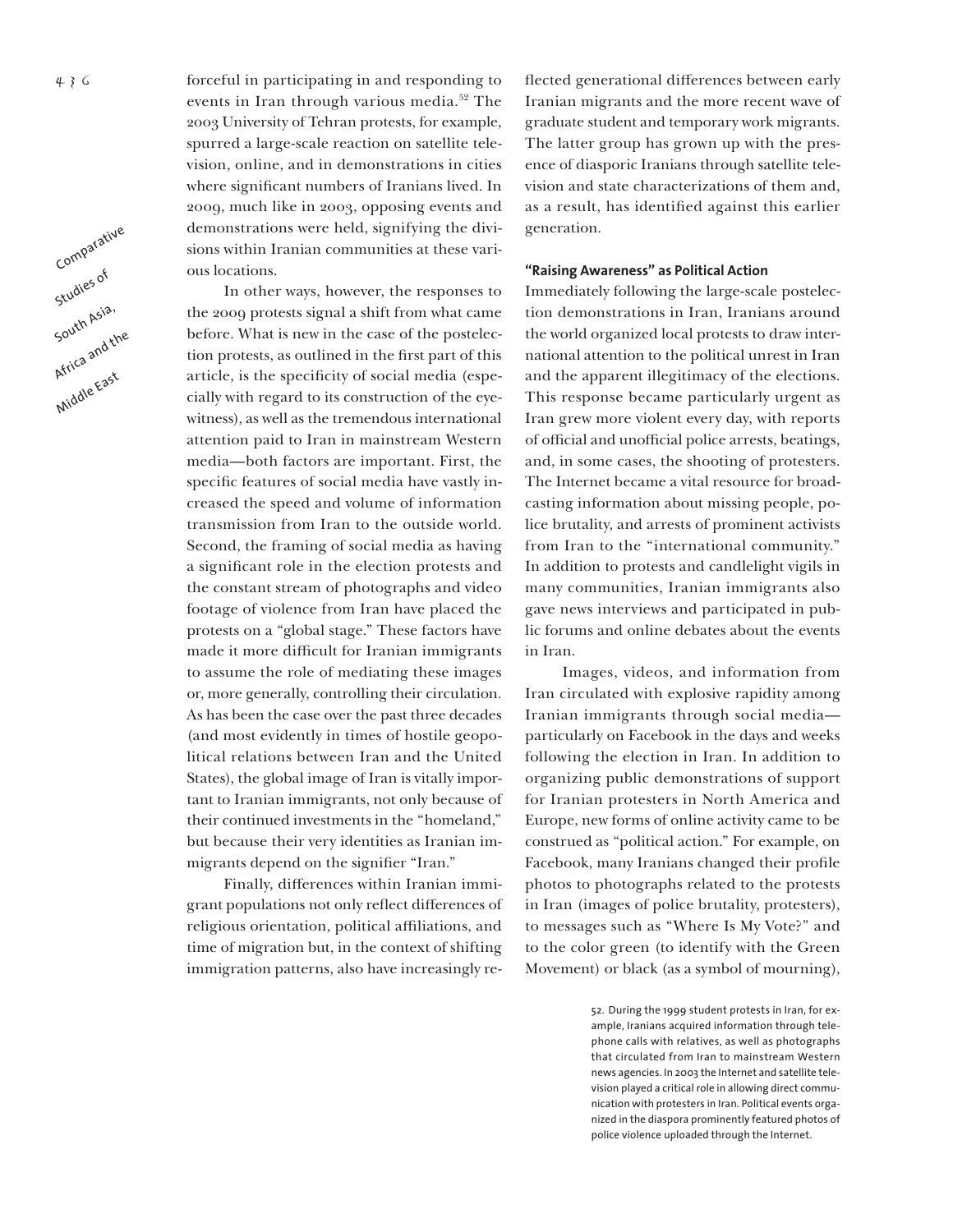or even to images of Agha-Soltan's face covered in blood. Many Facebook users also changed their last names on their profiles to "*Irani*" (Iranian). Status updates reflected an investment in publicizing events in Iran to a global stage. On Twitter, similar changes were made to profile pictures and updates. Additionally, many Twitter users outside Iran changed the location on their profile to Iran. This move not only signaled solidarity with Iranians in Iran but was an attempt to make it more difficult for the Iranian government to crackdown on Twitter users in Iran.

My analysis of online "activism," surveys, and interviews with Iranian immigrants who participated in postelection demonstrations in their communities showed an emphasis on "raising awareness" as a political imperative. An online survey I conducted revealed that among respondents (all of whom identify as Iranian or Iranian American and are currently residing outside Iran), raising awareness was the primary reason for their presence at postelection protests, vigils, and lectures.53 In response to the question "Why did you choose to participate in the above event(s)?" and "In your opinion, what is the purpose of the protests outside Iran?" this common theme was recurrent:

> "To show people in this country and in Iran that Iranians abroad are opposed to the current government and, perhaps more broadly, the Iranian theocracy"

> "Because the stories of human rights violations in Iran should be broadcast"

> "Bringing awareness to the world about the struggles of people of Iran"

> "Mainly to bring awareness for non-Iranian community"

"Raise awareness in America"

"Raise awareness in my local community"

53. The online survey was administered between November and December 2009, using snowball sampling. Surveys were completed by Iranians or people of Iranian descent in North America and Europe. Respondents identified where they and their parents were born. Data presented in this article reflect the responses by Iranians living outside Iran and people living in North America or Europe with Iranian ancestry.

In response to the question "What is the best way to help protesters in Iran?" approximately 60 percent of respondents again emphasized the importance of facilitating the spread of information:

> "Transferring reliable information to/from Iranian community, inform public outside of Iran about the movement and asking the international community for support"

> "To assure that news in Iran is transmitted to the world and that the opinions of Iranians in Iran is shared"

"Keep the information flowing"

"Showing support and spreading the news to the world"

"Helping Europeans to learn what is exactly in Iran" [*sic*]

"With foreign media being banned from covering the protests and issues in Iran, we need to help them get the news and videos and photos out of Iran. Especially translating them to English for non-Farsi speaking audiences"

"To spread the news (sharing videos on Facebook, allocating posts on our blogs)"

"Support networks of news distribution and continue to arrange gatherings, protests, lectures . . . aimed at non-Iranians as well, trying to inform them and eliminate the isolation of Iranians inside and outside Iran"

The sense of importance or responsibility in informing a non-Iranian public about the situation in Iran was a strong theme in my interviews with Iranians participating in protests in Los Angeles, New York, and Toronto. In some cases, Iranians felt a responsibility to provide information to a non-Iranian public. Two Iranian Americans I interviewed in Southern California explained their motivation for participating in or organizing interviews about the situation in Iran:

Eyewitness Accounts and Political Claims:

Eyewitness Accounts and Political Claims:

Janet A. Alexanian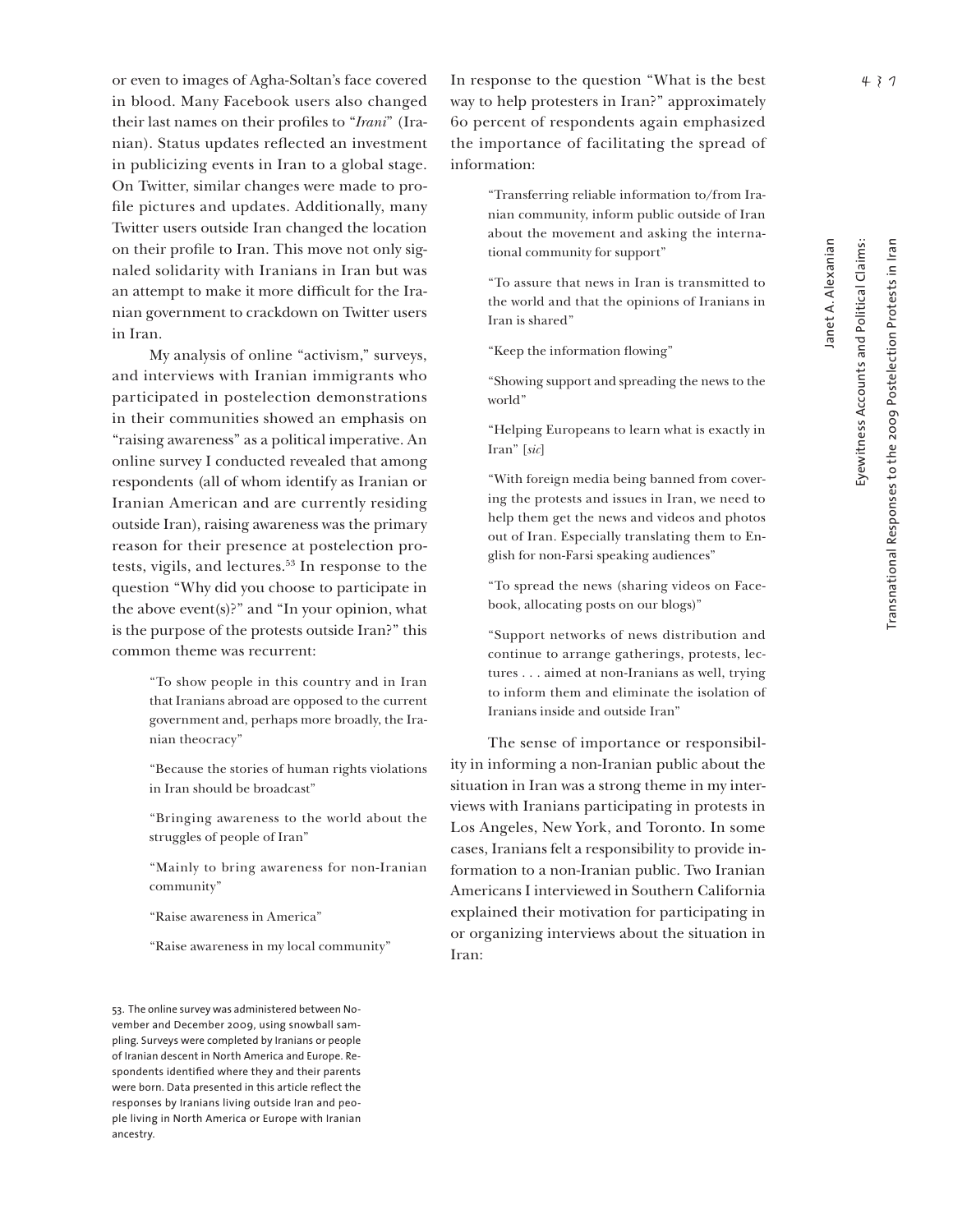I organized an interview to get the word out to a much larger non-Iranian audience (female, Los Angeles, 30)

The prominence of social media in the postelection context has presented both unique opportunities for "getting the word out" and media-specific challenges. The speed of circulation and ability to repost images, videos, and messages has helped to broadcast news from Iran and challenge the "official" Iranian government account through eyewitness reports, but at the same time, these very features have made it more difficult for Iranian immigrants (who are deeply invested in the representation of Iran) to control and contextualize this information. A survey of the debates that have arisen in the diaspora around Iranian American literature, diasporic film, and other representations of "Iran" or "Iranian culture" suggests that Iranian identity in America is always overdetermined by the political context of U.S.-Iran relations (and the hostile climate faced by Iranian immigrants).<sup>54</sup>

The goal of awareness always involves interpretation, and this has been a point of

54. In particular, the Iranian revolution (1978–79), the hostage crisis (1979–80), and the mass migration of Iranians abroad (1978–86) shaped the way both the Islamic Republic and the American mass media have represented Iranians. (See Edward Said, *Covering Islam* [New York: Vintage Books, 1981].) Such representations are important to Iranian immigrants, as they constitute the dominant representation of Iran that shaped their experience of "being Iranian" outside of Iran. These specific narratives of Iranianness, propagated by both the Islamic Republic and American mass media, were seen as problematic by the early waves of Iranian immigrants, who did not feel adequately represented by either. These hegemonic narratives are a constant background to the struggles over representation. See Mohsen Mobasher, "Cultural Trauma and Ethnic Identity Formation among Iranian Immigrants in the United States," *American Behavioral Scientist* 50 (2006): 100–117; and *I Call Myself Persian* (documentary film, dir., Tanaz Eshaghian and Sara Nodjoumi, Third World Newsreel, United States, 2002).

55. Andrew Shryock, *Off Stage/On Display: Intimacy and Ethnography in the Age of Public Culture* (Stanford, CA: Stanford University Press, 2004).

56. Although many Iranian immigrants who left Iran as part of the early waves of immigration (1950–86) have not traveled regularly to Iran in the past three decades (either for fear of political dangers or simply because they have few family members residing in Iran), their emotional investments in Iran have for the most part remained constant. More recent waves of Iranians immigrants since 2001 have largely comprised people on temporary work (H-1) or student (F-1) visas, as well as refugees, most of whom migrate alone, leaving close family members in Iran. In my research among Iranian graduate students in California (the location of the largest Iranian population outside of Iran), many of these recent immigrants forcefully claim to be more "in touch" with the realities of Iran as compared to the earlier generations of immigrants. See Janet Alexanian, "Publicly Intimate Online: Iranian Web Blogs in Southern California," *Comparative Studies of South Asia, Africa* 

contention because of the varying ways that Iranians around the world have "read" (given meaning to) the events in Iran. Furthermore, this concern over representation—specifically representation to an "outside" audience/on a "global stage"—marks the difference between the claims to community by the protesters within Iran (who are making not a political claim based on an essentialized identity but a claim to civil rights) and Iranians abroad.55

The demonstrations held at the Federal Building in Los Angeles on 16 June 2009 were some of the largest outside Iran, but unlike the division between the pro-Mousavi and pro-Ahmadinejad supporters on the streets in Iran, these demonstrations showed a divide between different generations of Iranian immigrants.56 One scene from the protests, which was videotaped and uploaded to CNN's iReport on 17 June, demonstrates this clearly.57 The video showed footage from a large demonstration on 16 June 2009 in Westwood, California (at the corner of Veteran Avenue and Wilshire Boulevard). Two large groups of Iranian Americans are gathered on opposite sides of Wilshire Boulevard One side comprises primarily pro-Mousavi supporters. These (younger) demonstrators were primarily dressed in green and many of them were covering their faces with bandanas or surgical masks. The most prominent signs held by these younger protesters read "Where Is My Vote?" and they were chanting slogans such as, "Mousavi! Mousavi!" and "I will kill! I will kill! He who kills my brother!"(in Per-

> *and the Middle East* 26 (2006): 134–45. In either case, the investments and connections maintained to Iran by Iranian immigrants demonstrate the political, social, and economic processes that extend beyond the borders of a particular state, creating transnational migrants who "live their lives across borders." Nina Glick Schiller, "Transmigrants and Nation-States: Something Old and Something New in the U.S. Immigrant Experience," in *The Handbook of International Migration: The American Experience*, ed. Charles Hirschman, Philip Kasinitz, and Josh DeWind (New York: Russell Sage, 1999), 96.

> 57. TehrAngeles, "Protest against Election Fraud in Iran: Federal Building Los Angeles," CNN iReport, 17 June 2009, www.ireport.com/docs/DOC-273363.

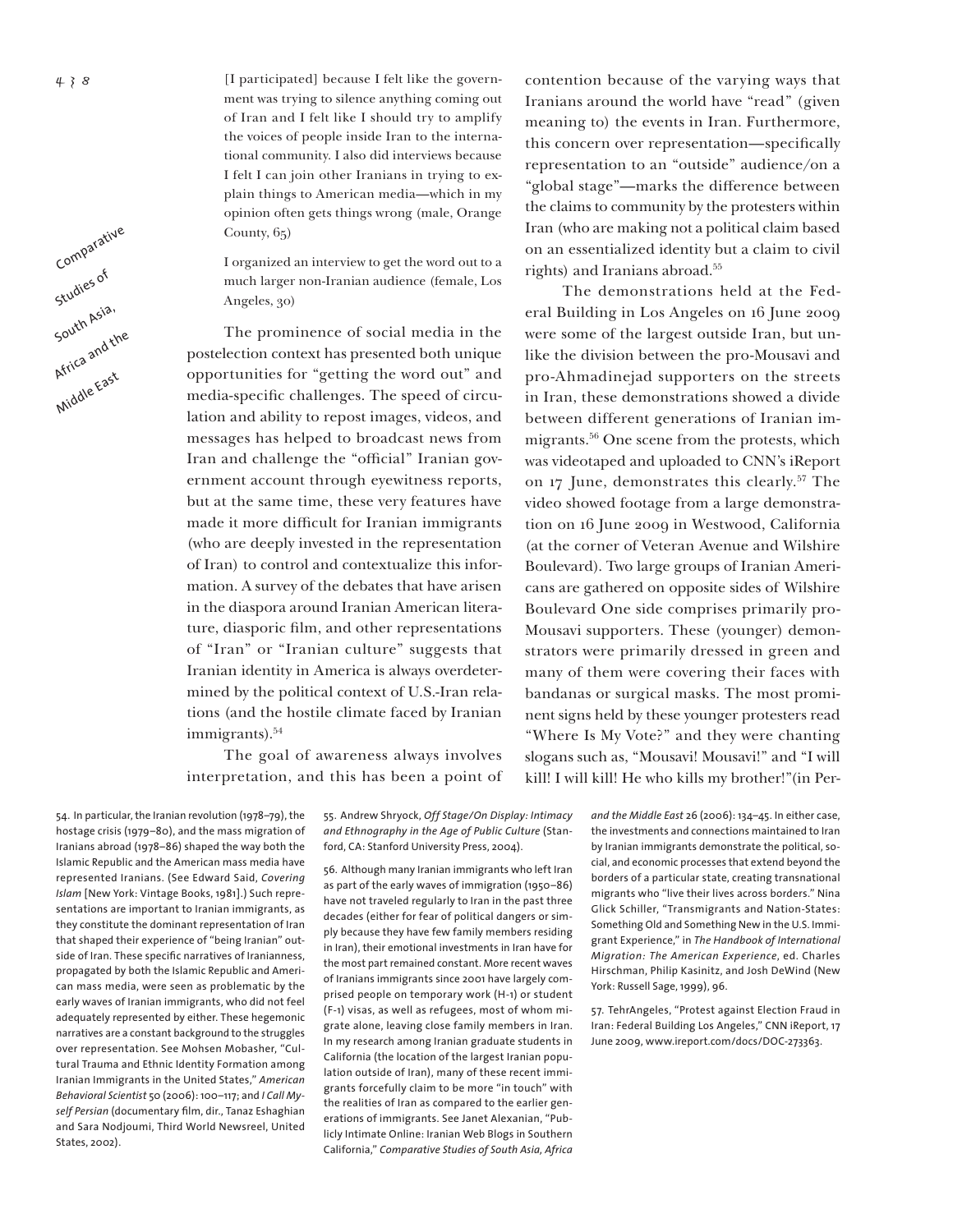sian), "Death to the Dictator!"(in Persian), and "Where is my vote?" (in English). The other side of the street is occupied by a noticeably older crowd (hereafter the antiregime side) holding flags of the prerevolutionary era and chanting anti-Islamic Republic slogans such as "Death to the Islamic Republic!" and "Death to the dictator!" (in Persian). The signs on this side of the street also reflect this message and read (in English) "Human Rights for Iran," "We Want Freedom Now," "Down with the Islamic Republic," and "Boycott Phony Elections in Iran."

During the course of the protests, one young woman from the pro-Mousavi side comes over to the antiregime side and confronts an older male protester who is holding a prerevolutionary Iranian flag. The young woman points to the older man's flag (of the sun and lion, no longer used in the Islamic Republic) and yells, "Why do you have this flag? We are not holding flags! We are standing for the students!" The two begin arguing about which flag best represents the motives of the protesters in Iran and, therefore, which should be used in the demonstrations in support of those protesters. Other demonstrators begin arguing with each other. The confrontations continue and escalate to grabbing and pulling the large flags, yanking a bandana off a protester's face, and even pushing an older woman to the ground. Eventually, the Los Angeles Police Department (LAPD) gets involved and breaks up the clash between the two groups of protesters.

Such confrontations, while unusual in a public setting, reflect the struggles over representation of Iran, which have been performed through media over the past three decades.<sup>58</sup> These public confrontations disrupt the image of a unified Iranian immigrant community the very image the demonstrations attempt to create. Whether organized to show Americans that Iranians, too, want freedom and human rights or to support Iranian activists by publi-

58. Persian-language satellite television programs, newspapers, and Web sites have been a common place for such debates. In the 2009 postelection protests, many videos of demonstrations in the diaspora have circulated on YouTube, showing the various groups within the diaspora, as well as confrontations like the one described above. For a similar confrontation in Toronto, see, e.g., TOGirlTube, "Confrontation," 22 June 2009, YouTube, www.youtube.com/ watch?v=f0JHIBiPdaI&feature=related.

cizing their plight, the protesters demonstrate their transnational ties to Iran (as a real geographical location or an imagined past/future) as well as their concerns over how Iran is represented. The protesters contested other interpretations of the unrest in Iran—whether on Western news channels, Iranian American satellite television, the Islamic Republic state discourse, or the protesters across the street on Wilshire Boulevard.

While this scene demonstrates the competing interpretations of what the demonstrators in Iran want and how best to support them, the online discussion in response to the video of the scene described above (which was featured on the "iReport" section of CNN's Web site) was revealing of the passionate stakes people held in how Iran and the "Iranian community" are represented to a global audience.<sup>59</sup> The heated exchange that unfolded in the comments section for the video involved both Iranians outside Iran and American readers. The comments began with a set of critiques of the protesters themselves, posted by people identifying as both Iranians and non-Iranian. The following are excerpts from the Web site (postings that were originally written in Persian using roman script have been marked by an asterisk):

- 1. Ummmm, yeah wear a scarf over your face in stereotypical "terrorist" fashion, that makes you sympathetic.
- 2. You guys can't even get along at your own protest? Seriously, you're gonna get violent right there in the street?
- 3. So, you are there for the ISLAMIC republic, and lighting your SHABBOS candles? Irony? (Posted by PinkLife, 17 June, 5:15 PST)

I think the police and medical personnel have better things to do, than babysit a bunch of fools out protesting. I have no problem with decent [*sic*]. But do it over there, not here. (Posted by gpNV, 17 June, 5:15 PST)

59. As a part of the "iReport" section of CNN's Web site, editors of the site choose a popular and compelling video (shot and uploaded by a "citizen reporter") about a heated news topic to feature on this page. From 15 June to 25 June 2009, many of the videos chosen were directly related to the postelection protests in Iran. The video of the clash between protesters described above was featured for several days, beginning on June 17. TehrAngeles, "Protest against Election Fraud in Iran."

Eyewitness Accounts and Political Claims:

Eyewitness Accounts and Political Claims:

Janet A. Alexanian

anet A. Alexanian

439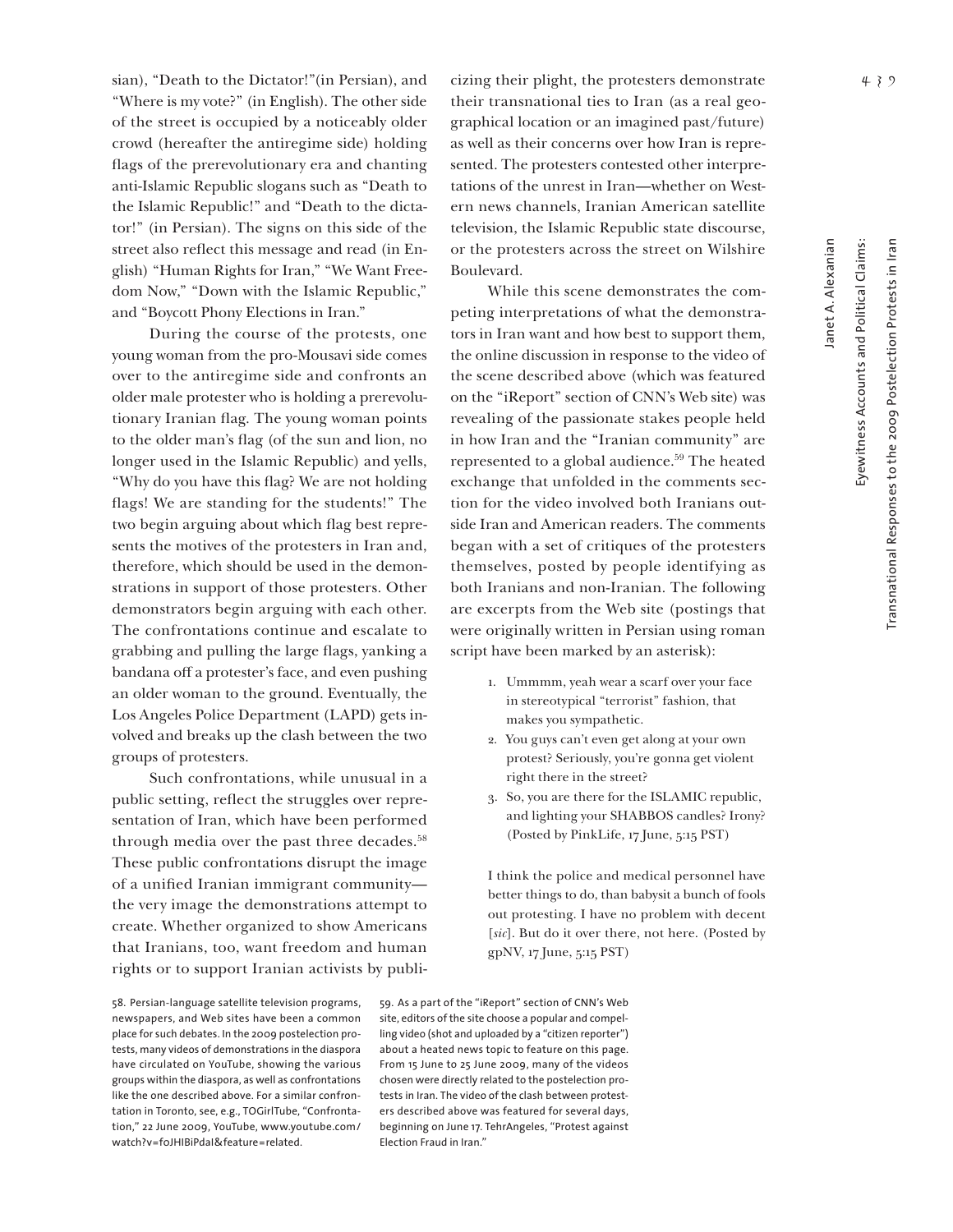Comparative Studies of South Asia, Africa and the Middle East

I have no problem with the demonstration, I do have a problem that these Irani/Americans, are not showing the flag of the country that took them in when they left their country in fear, the Stars and Stripes. I do hope the people in Iran demonstrating will be protected, not injured, arrested or slain. I do wish them the freedom they are looking for. All countries should be free as we are in the USA. Bless America. (Posted by Calnative, 17 June, 5:44 PST)

Many comments were posted by people who did not identify as Iranian and who addressed their critical comments to Iranian Americans. These comments reflect xenophobic attitudes and stereotypical views of Muslims and Middle Eastern people. In response to these postings, Iranian American participants in the discussion posted comments both directed at other Iranians (written in Persian using roman script) and in response to the negative comments directed to them by non-Iranians. The comments directed to "insiders" emphasized that a positive representation of Iranians to outsiders should be the foremost goal, and as a result, divisions within the Iranian population should not be publicized:

> Baba, be ashamed, I can't even leave a comment in English because I am so embarrassed. When you are in front of so many people from different countries, why do you do these things? Who cares why or on whose behalf you came, baba, be together. One hand does not make a sound . . . chill . . . pleaseeeeeeeeeeee<sup>60</sup> (Posted by Nina26, 18 June, 8:20 PST)\*

> Video of Iranians demonstrating in Los Angeles and FIGHTING. . . . WHY WHY WHY must we do this in front of world media?? THIS ONLY MAKES US sooo stupid. And then we get upset when others say "No wonder their country is in pieces, look at them." (Posted by Narmin Nikki [Toronto, ON], 18 June, 9:56 PST)

The emphasis on showing unity recurs throughout the forum, as does the concern over how the Iranian community is seen by outsiders. Perhaps in response to the plea by Nina26 to avoid writing critical comments in English (so to avoid the outsider's gaze), a heated exchange between two Iranian participants was subsequently posted in Persian (below is a translation):

#### nina26,

in Houston they surrounded me and insisted I bring my flag down. We are not interfering with them, they are the ones who are bugging us, the same thing happened in LA and San Diego. But in Houston I told them that if they want freedom, raise your own flag and I will raise my own. These are the Islamic Republic's people, they want to start fights<sup>61</sup> (Posted by brianhouston, 18 June, 8:20 PST)\*

#### brianhoustontexasneocon:

you really are a traitor . . . this being a Shah supporter is what has caused them to attack and begin beating students . . . you are really shameless . . . a person does not lie to his own countrymen . . . liar! Liar! $62$  (Posted by freethep, 18 June, 8:20 PST)\*

This video is amazing. I was at the protest yesterday. The group of Iranians who refused to carry the flag of our country are pathetic and shameful. These people are the supporters of the current regime. They had their faces covered like cowards! Who are you afraid of? You are NOT in Iran. Majority of students and people in Iran are not covering their faces, and you are!! What a joke. They claim to be supporting the students. BS. They are so ignorant as to associate our country's flag with the Shahi people. I am not a Shahi you morons just because I carry that flag. . . . I was forced to leave when I was 7 and I have not stepped foot on the soil of my country because I refuse this regime. (Posted by margbarmulah, 17 June, 3:15 PST)

As has been common in discussions taking place in the diaspora about the postelection protests in Iran, many comments specifically questioned whether the people representing Iran (in this case, the Iranian protesters in Los Angeles) are *really* representative of Iranians or the protest movement. Another example is this one: "pa-

60. Original post: "Baba khejalat bekeshid, hata nemitonam be englisi comment bezaram az khejalat. chera vaghty jeloyee inhame adam az keshvarayee mokhtalef khodetoon ro neshon midid in karharo mikoneed. aslan who cares ke az tarafe chi o ki omadeed baba baham basheed,ye dast seda nadare . . . . . . . . . . . . . chill . . . . . . . . . pleaseeeeeeeeeeeeeeee."

61. Original post: "mano to houston doram kardan ke parchamamo biaram pain ma bahashon kari nadarim ina gir dadan az aval to la ba san diego ham hamintor shodeh. vali to houstonam beheshon goftam mikhain azadi bia toboro parchame khodeto boland kon man parchame khodamo ina adamaye jomhorie eslami hastan mikhan dava rah bendazan."

62. Original post: "toh kheyli vatan foorooshi . . . in shahi boodan keh be daneshjuha hamleh kardan va shooroo kardan bezadan . . . kheyli bisharafi . . . adam be hamvatan dooroogh nemige . . . doorooghgoo! doorooghgoo!"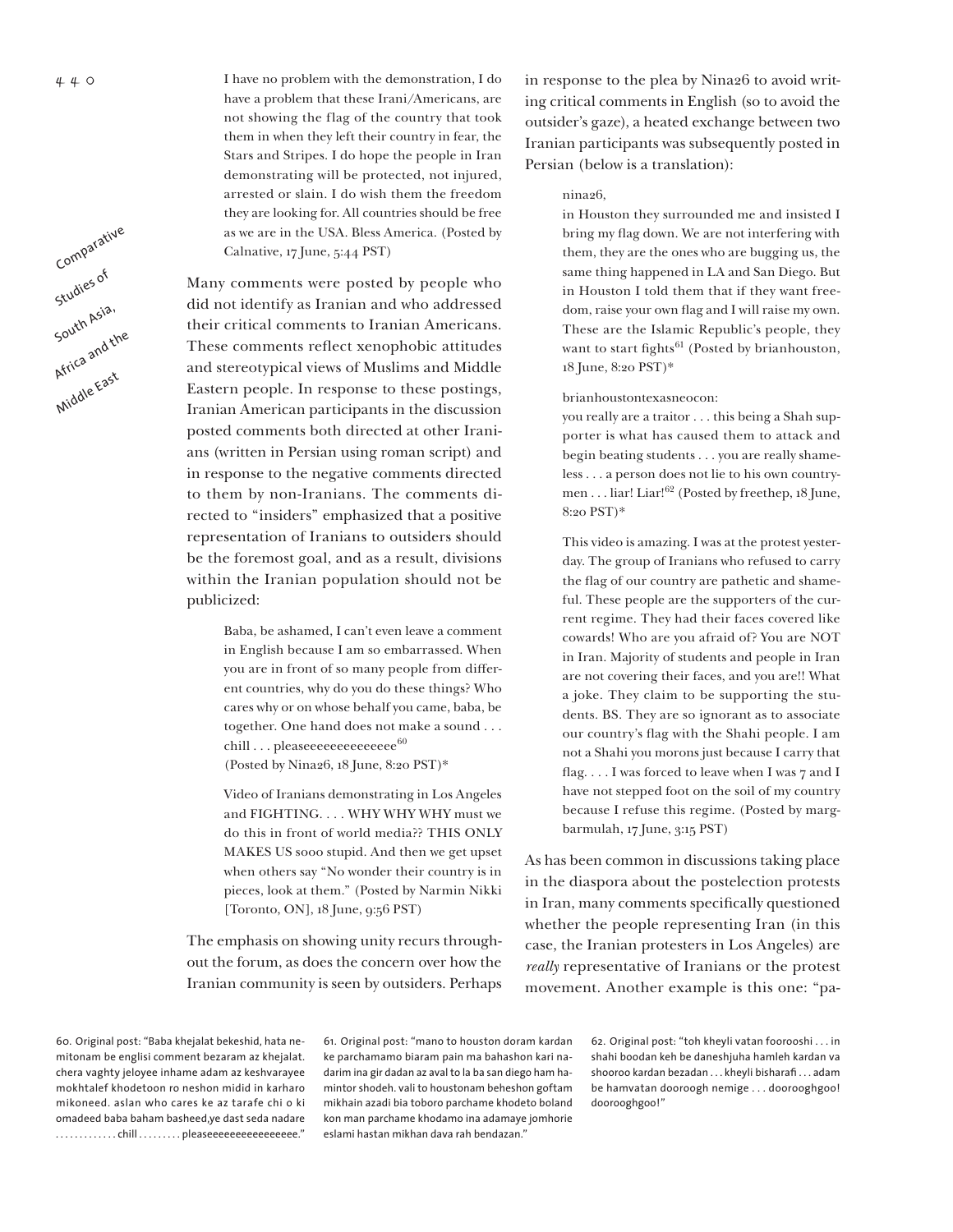thetic . . . these are upper crust elites whose progenitors looted irans wealth during the shahs time and are now jumping on the political band wagon because there is an 'upheavl' in iran. These people are the minority and represent the fringe" (posted by frontierfox, 17 June, 5:38 PST). These posts demonstrate the complex divisions within the Iranian population, which are not limited to religious orientation or geographic location but also include markers of identity such as political orientation. Following these posts, several non-Iranians added further insulting comments, which spurred responses by the Iranian participants—both in English (directed at the posters) and to other Iranians (written in Persian). These exchanges suggest that Iranian participants modify their comments depending on the perceived audience:

> If they were real grown ups they wouldn't be on the streets arguing like 10 yr olds when it is accomplishing nothing. (Posted by mdw77, 18 June, 8:20 PST)

> You are just jealous of Iranians. Unlike you we can protest. Unlike you we are humans and have feelings. For us, it is normal to get angry and show our emotions, we are good humans with high moral standards and have a great culture. Something which you never have had. (Posted by Harmless, 18 June, 8:20 PST)

> I know its normal for you people to show your anger you people are always blowing people up. (Posted by mdw77, 18 June, 8:20 PST)

# Brian and freetehp:

Baba, don't fight. Right now all of you are needed, regardless of whether you are a shahsupporter or mujahidin or anything else that divides Iranians. Don't fight pleaseeeee . . . . . . . we are all Iranians and for our country we want freedom and SARBOLANDI, and we have to be able to respect each other's views, whatever that is . . . . . . Shah and Islamic Republic both have

bad and good elements, maybe a little more or less, but right now belief is all that is needed is . . . . . . . . . . . . . plus, I dont think this Mousavi guy is anygood, anyway. He is still one of the islamic regim people . . . . . . . . . Let's ask for change not for Mousavi<sup>63</sup> (Posted by Nina26, 18 June, 8:20 PST)\*

nina26 agree bro (Posted by brianhouston, 18 June, 8:20 PST)

To all non-Iranian participants:

We all appreciate your time and concern in regards to watching our news, but please try to respect our people and their feelings as most of us are going through a rough time by either going through the memory lane remembering 10 years ago or some are in situations where they have less tolerance to deal with some bitter comments,

Thank you all again,

God bless, Nina

(Posted by Nina26, 18 June, 8:20 PST)

so you come here to wave your flag? go back to iran little jihadist (Posted by mdw77, 18 June, 9:20 PST)

this video is truly embarrassing. People in Iran are giving their lives and meanwhile these idiots here in this videos are fighting like cats and dogs. What savage people. . . . Post videos of Iranian unity, of the support of the people in Iran. If you don't have any, then please do not post these insulting and shameful videos either . . .  $!!^{64}$  (Posted by Antilife, 18 June, 9:20 PST)\*

Baba, whatever fights you have with each others' viewpoints, please at least write them in Farsi. Let's not bring ourselves down so low in front of these white people. We have much more culture than them—too much to allow a few ignorant people to insult us just because you insist on fighting here. We are all Iranians and proud SO please come together and help each other rebuild Iran.<sup>65</sup> (Posted by Nina26, 18 June, 9:20 PST)\*

63. Original post: "Brian and freetehp: baba dava nakoneed,alan be hameyee shomaha niaz hast,che padeshahi,che tarafdare mojahed va che har chize digeyee ke irani ha ro daste bandi mikone. Dont fight pleaseeeee . . . . . . . ma hame irani hasteem va barayee vatanemoon azadi va sarbolandi mikhayeem,va bayad betooneem ke be eteghadate ham dige ehteram bezareem,whatever that is . . . . . . . . . shah va jomhori islami har kodom ham badi daran va ham khobi,hala yekam bishtar ya kamtar,vali alan faghat etehad lazem hast . . . . . . . . . . . . . . . . . . . . . ..plus, I dont

think this Mousavi guy is anygood, anyway. He is still one of the islamic regim people . . . . . . . . . Let's ask for change not for Mousavi."

64. Original post: "in yek videoye kamelan khejalat avare. mardom daran to Iran khon midan, onvaght in ahmagha inja daran mesle sago gorbe be ham miparan. che adamaye vahshiii . . . .. film az eetehade iraniya bezarid,az supporteshon nesbat be mardome toye Iran. age ke nadarid pas plz az in nemone videohaye maskhare o shameful ham nazariiid . . . !!"

65. Original post: "Baba,har davayee dareed ba eteghadayee hamdige pleaaaaaaaaaaaaaaaaaaaaase be farsi benevisid hadeaghal.beyayn inghad khodemon ro jeloyee in sefidayee bisavad payeen nayareem.Ma khailii ba farhangtar az in hasteem ke chand ta bisavad bekhan ma ro be maskhare begiran faghat barayee inke shomaha mikhayeen inja yar keshi koneed.Ma hame Irani hasteem va proud SO please beyayn ba ham va ba komak hamdige Iran ro dobare besazeem."

Eyewitness Accounts and Political Claims:

Eyewitness Accounts and Political Claims:

Transnational Responses to the 2009 Postelection Protests in Iran

Transnational Responses to the 2009 Postelection Protests in Iran